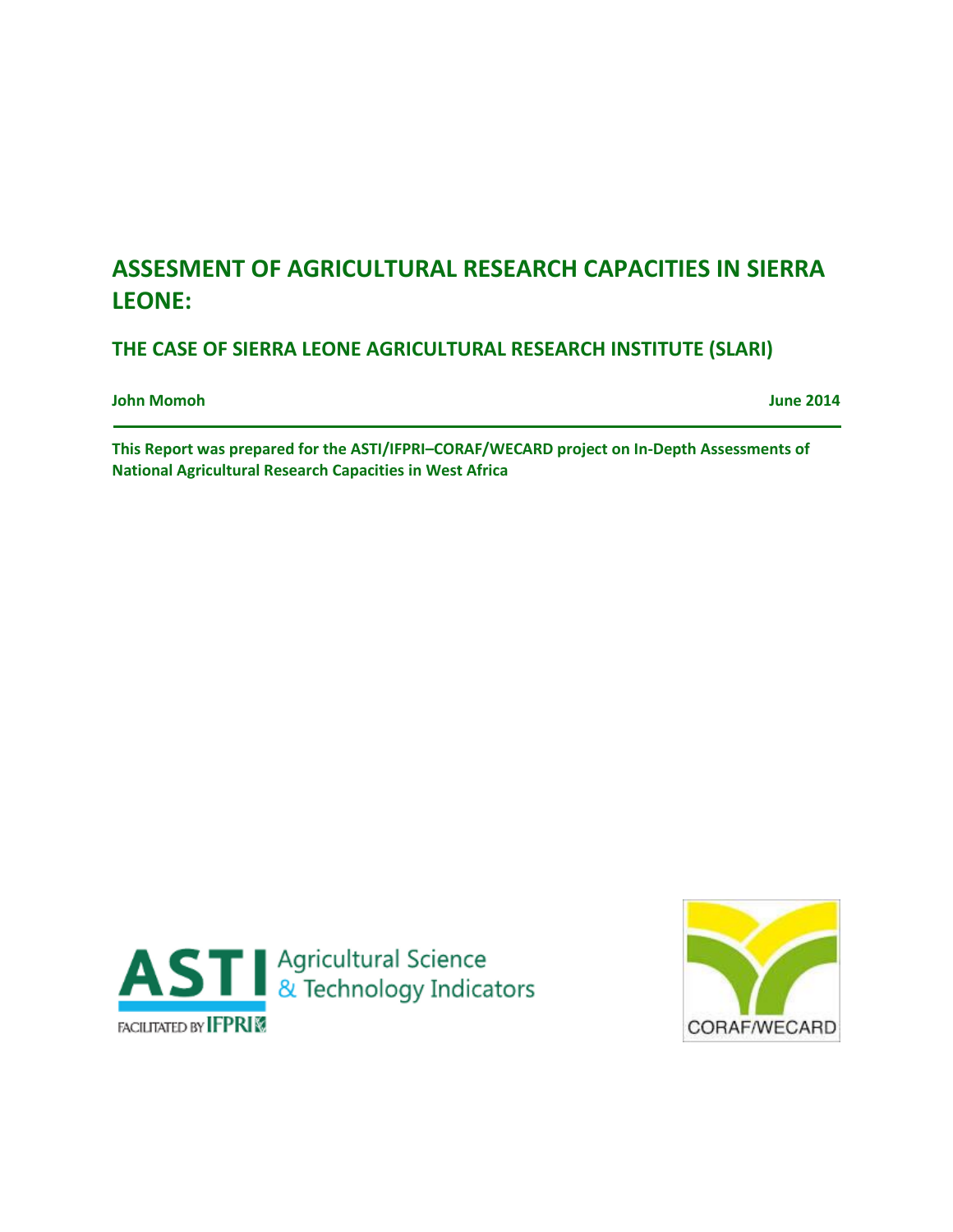# **TABLE OF CONTENTS**

| THE STRUCTURE AND ORGANIZATION OF THE SIERRA LEONE AGRICULTURAL RESEARCH INSTITUTE  4 |  |
|---------------------------------------------------------------------------------------|--|
|                                                                                       |  |
|                                                                                       |  |
|                                                                                       |  |
|                                                                                       |  |
|                                                                                       |  |
|                                                                                       |  |
|                                                                                       |  |
|                                                                                       |  |
|                                                                                       |  |
|                                                                                       |  |
|                                                                                       |  |
|                                                                                       |  |
|                                                                                       |  |
|                                                                                       |  |
|                                                                                       |  |
|                                                                                       |  |
|                                                                                       |  |
|                                                                                       |  |
|                                                                                       |  |
|                                                                                       |  |
|                                                                                       |  |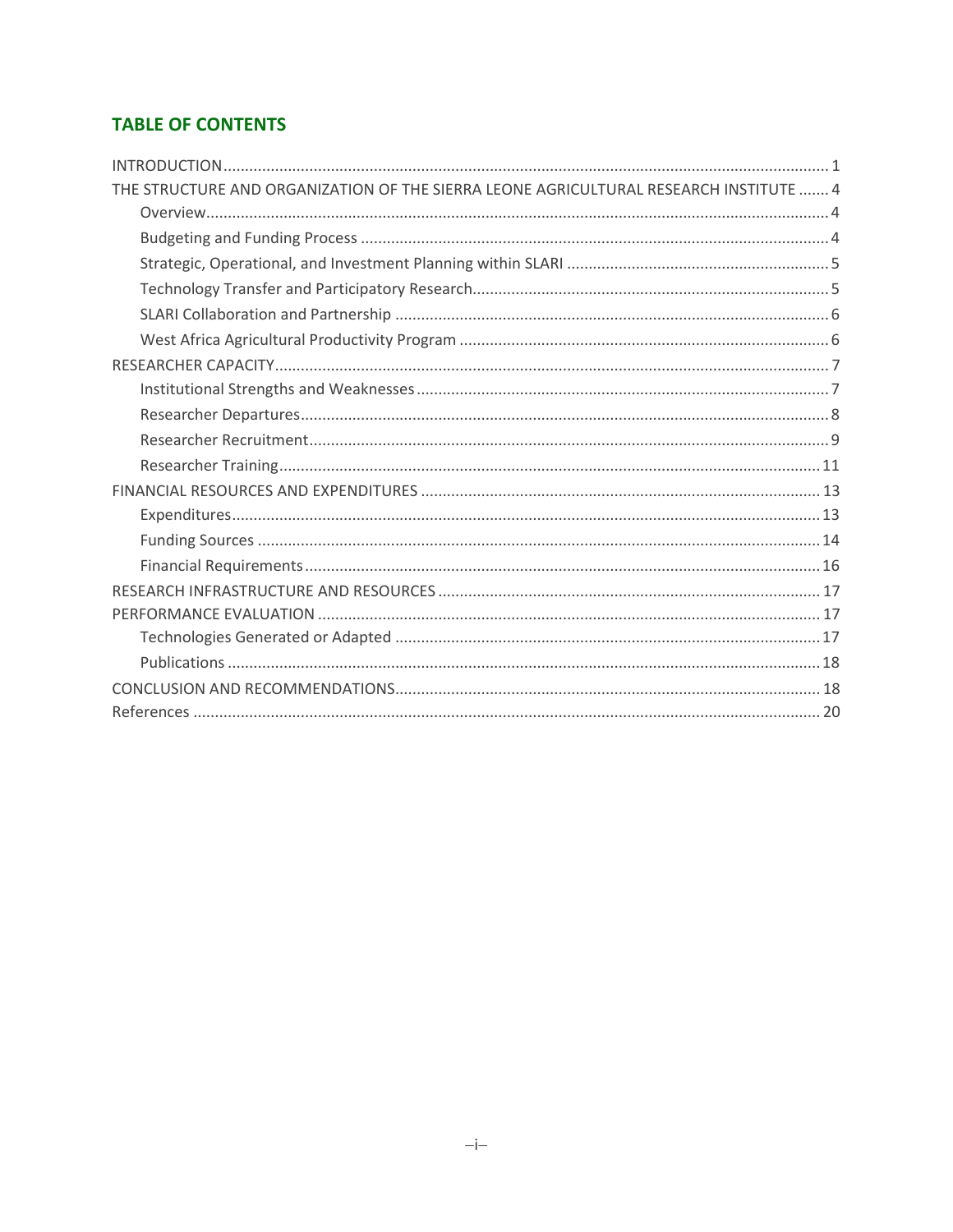### **List of Tables**

| 1. Number and level of required long-term training for SLARI's research centers and headquarters7      |  |
|--------------------------------------------------------------------------------------------------------|--|
|                                                                                                        |  |
| 3. Number of researcher departures and reasons for departure, January 2009-July 2013                   |  |
|                                                                                                        |  |
| 5. Number of researchers who received PhD, MSc, and BSc training. 2009-201211                          |  |
| 6. Government funding allocations for SLARI, 2008-2012 (in millions Leones)15                          |  |
|                                                                                                        |  |
| 7. Financial requirements and expected funding levels for SLARI's first operational plan period (2012– |  |
|                                                                                                        |  |
|                                                                                                        |  |
|                                                                                                        |  |
| 12. Improved varieties developed in-house and externally at RARC, 2004-2012 18                         |  |
|                                                                                                        |  |

### **List of Figures**

| 2 Long-term trends in Sierra Leone's agricultural R&D spending by institutional category3 |  |
|-------------------------------------------------------------------------------------------|--|
|                                                                                           |  |
|                                                                                           |  |
|                                                                                           |  |
| 6 Number of SLARI researchers on WAAPP's scholarship by gender and degree, 2013 12        |  |
|                                                                                           |  |
|                                                                                           |  |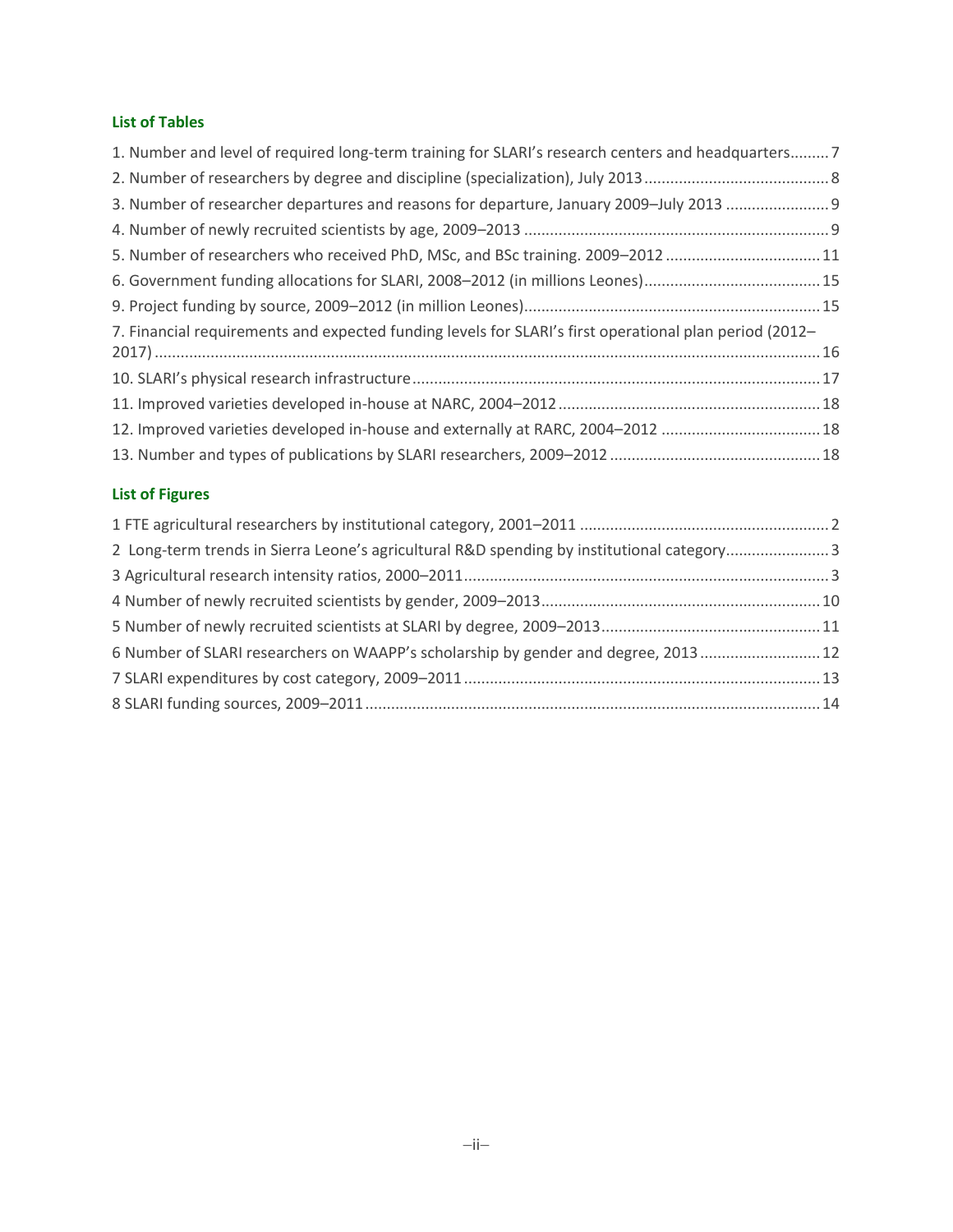### **List of Acronyms**

| <b>ACRE</b>    | Adaptive Crop Research and Extension Project                               |
|----------------|----------------------------------------------------------------------------|
| AgGDP          | agricultural gross domestic product                                        |
| ASREP          | Agricultural Sector Rehabilitation Project                                 |
| <b>ASTI</b>    | Agricultural Science & Technology Indicators                               |
| <b>CAADP</b>   | Comprehensive African Agricultural Development Program                     |
| CORAF/WECARD   | West and Central African Council for Agricultural Research and Development |
| <b>CTA</b>     | Technical Centre for Agricultural and Rural Cooperation                    |
| <b>DFID</b>    | Department for International Development                                   |
| <b>FAO</b>     | Food and Agriculture Organization of the United Nations                    |
| FARA           | Forum for Agricultural Research in Africa                                  |
| <b>FTE</b>     | full-time equivalent                                                       |
| <b>IAEA</b>    | International Atomic Energy Agency                                         |
| ICT            | information technology communications                                      |
| <b>IFAD</b>    | International Fund for Agricultural Development                            |
| <b>IFPRI</b>   | International Food Policy Research Institute                               |
| <b>IITA</b>    | International Institute of Tropical Agriculture                            |
| <b>IMBO</b>    | Institute of Marine Biology and Oceanography                               |
| <b>IKARI</b>   | Kenya Agricultural Research Institute                                      |
| <b>KFTCRC</b>  | Kenema Forestry and Tree Crops Research Center                             |
| M&E            | monitoring and evaluation                                                  |
| <b>MAFFS</b>   | Ministry of Agriculture, Forestry and Food Security                        |
| <b>MDAs</b>    | ministries, departments, and agencies                                      |
| <b>MDGs</b>    | Millennium Development Goals                                               |
| <b>MLWRC</b>   | Magbosi Land & Water Research Center                                       |
| <b>NARC</b>    | Njala Agricultural Research Center                                         |
| <b>NARCC</b>   | National Agricultural Research Coordinating Council                        |
| <b>NARI</b>    | National Agricultural Research Institute                                   |
| <b>NERICA</b>  | New Rice for Africa                                                        |
| PPP            | purchasing power parity                                                    |
| <b>PVS</b>     | participatory varietal selection                                           |
| R&D            | research and development                                                   |
| <b>RARC</b>    | Rokupr Agricultural Research Center                                        |
| <b>SLARI</b>   | Sierra Leone Agricultural Research Institute                               |
| <b>SLICASS</b> | Sierra Leone Institute Cassava                                             |
| <b>SLINUT</b>  | Sierra Leone Institute Groundnut                                           |
| <b>SLIPEA</b>  | Sierra Leone Institute Cowpea                                              |
| <b>SLIPOT</b>  | Sierra Leone Institute Potato                                              |
| <b>TLRC</b>    | Teko Livestock Research Center                                             |
| <b>USD</b>     | <b>United States dollars</b>                                               |
| <b>WAAPP</b>   | West Africa Agricultural Productivity Program                              |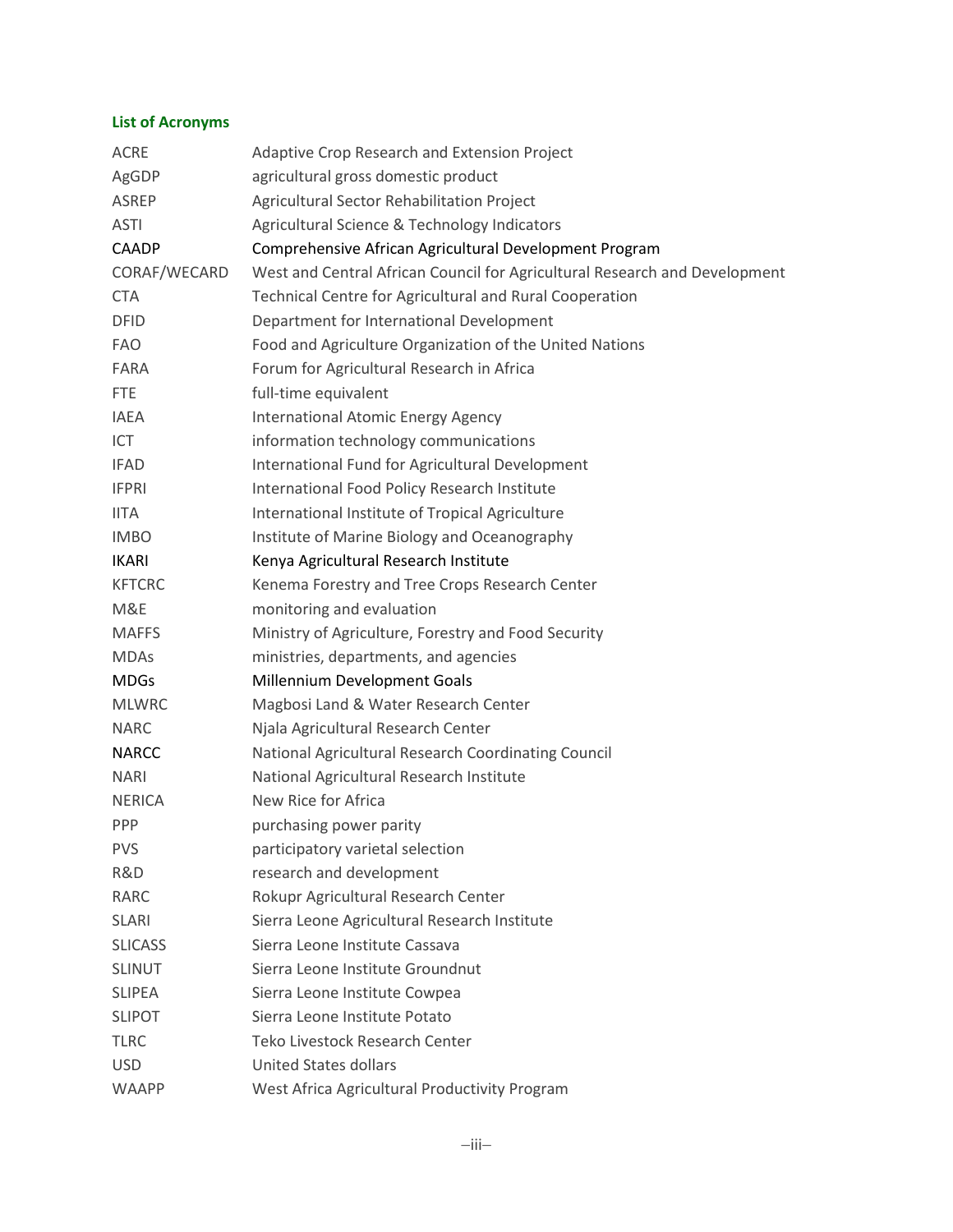# <span id="page-4-0"></span>**INTRODUCTION**

The Economic Community of West African States (ECOWAS) Regional Research Policy seeks to harmonize scientific research and create research synergies in the region. One of the main constraints the community is facing is access to up-to-date and high-quality data, on the scientific research capacity in its member countries. Given the importance of agriculture in the region, ECOWAS has requested the West and Central African Council for Agricultural Research and Development (CORAF/WECARD) to carry out an in-depth assessment of the critical issues surrounding the human, financial, and institutional capacities in West African agricultural research. Such an assessment is key to the development of national and regional policy recommendations that will ultimately feed into a regional agricultural research strategy for West Africa. To accomplish this assessment, CORAF/WECARD has solicited the support of the Agricultural Science and Technology Indicators (ASTI) program of the International Food Policy Research Institute (IFPRI).

This assessment is conducted in three phases:

- As part of Phase I (2012–2013) ASTI/IFPRI, CORAF/WECARD, and national partners, launched a survey in 21 West and Central African countries collecting detailed staffing and financial information from a complete set of government, higher education, nonprofit, and privatesector agencies involved in agricultural research and development (R&D). The outputs of this survey can be accessed on the ASTI website: [http://www.asti.cgiar.org](http://www.asti.cgiar.org/).
- During Phase II (2013–2014) a more in-depth assessment of the critical issues surrounding West African agricultural R&D was conducted in six ECOWAS countries: Benin, Burkina Faso, Ghana, Senegal, Sierra Leone, and Togo. The assessment included a quantitative survey collecting information on human and financial resources, R&D infrastructure, and R&D outputs; a series of face-to-face interviews with selected research and managerial staff; and a staff motivation survey distributed to a selected group of researchers and managerial staff. The outcomes of this in-depth assessment have been summarized in a series of country reports, as well as a regional report synthesizing the critical challenges faced by West African agricultural R&D institutes.
- During Phase III (2014) the outputs of Phase II will be translated into policy recommendations that will feed into the development of the regional agricultural research policy strategy and that will be presented at various stakeholder events.

The current report is one of the outputs of Phase II. It gives an overview of the critical issues surrounding the human, financial, and institutional capacity of the Sierra Leone Agricultural Research Institute (SLARI) and provides a set of policy options that could help address some of these most pressing challenges.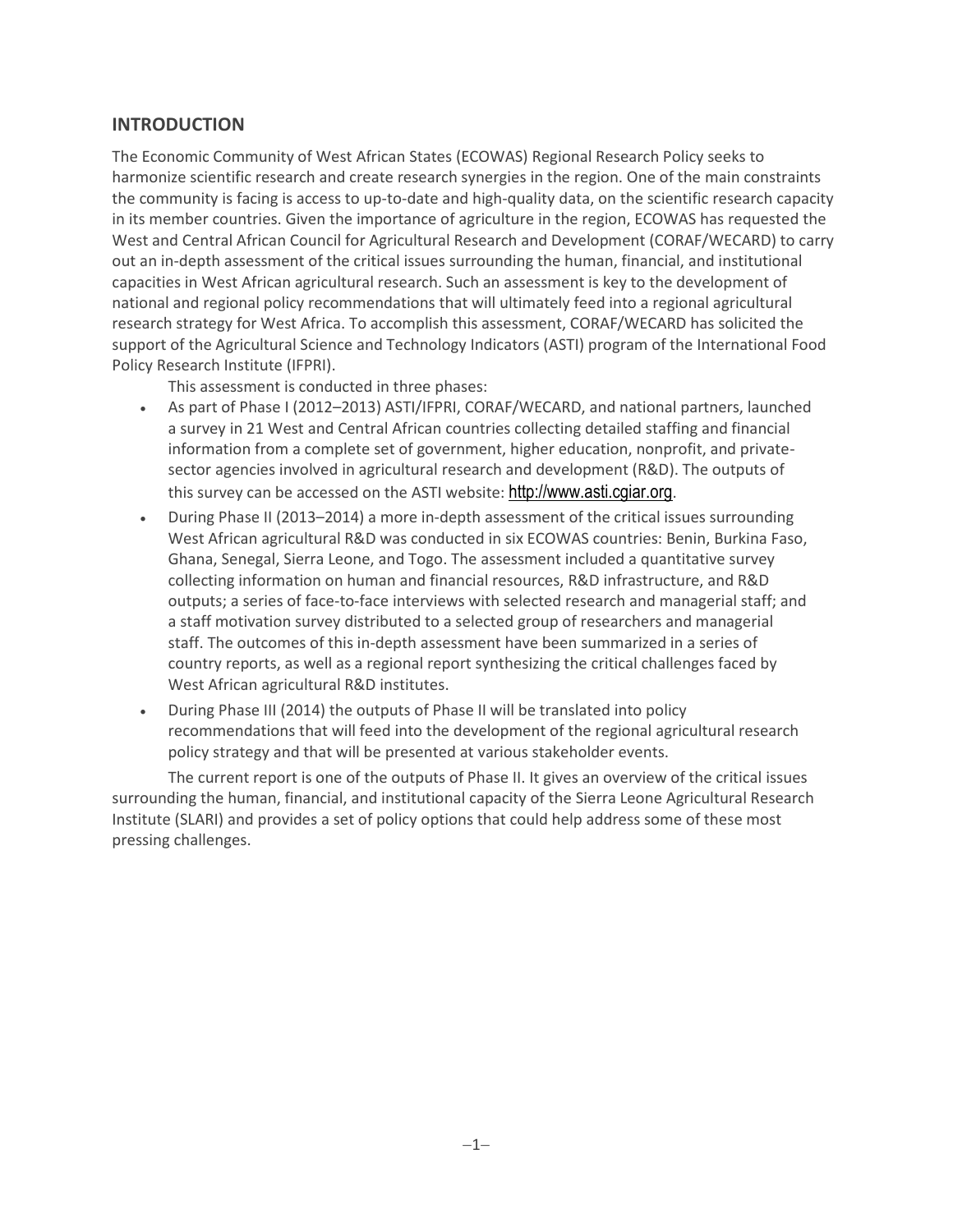## **OVERVIEW OF AGRICULTURAL R&D IN SIERRA LEONE**

Three agencies are involved in agricultural research and development (R&D) in Sierra Leone: SLARI and its constituent research centers, Njala University School of Agriculture, and Fourah Bay College Institute of Marine Biology and Oceanography (IMBO). SLARI is the country's principal agricultural research institute, accounting for more than 80 percent of total staff and expenditures in 2011. Between 2001 and 2011, the number of FTE researchers at SLARI and the universities increase steadily (Figure 1). The total full-time-equivalent (FTE) researchers at SLARI rose from 37 in 2001 to 70 in 2011, while the number of FTE researchers at the two higher education institutions rose from 50 to 80 during the same period.



<span id="page-5-0"></span>

Source: IFPRI-SLARI (2013-14).

When the civil war ended in 2002, the National Agricultural Research Coordinating Council (NARCC) was grappling with recruiting researchers. When the political climate stabilized in 2008, donor funds were released to rebuild the research systems at SLARI and the higher educational institutions, which had collasped during the war.

Upon taking office in 2009, the new Director General recruited several FTE researchers during the next few years. They had either a BSc or MSc degree. The researchers were assigned to SLARI headquarters or to one of SLARI centers.

Njala University School of Agriculture and IMBO have not been fully involved in agricultural research and development. They account for only 12 percent of the country's agricultural R&D staff and expenditures in 2011.

Sierra Leone's agricultural R&D spending increased dramatically between 2001 and 2011, as donor funds and government grants were pumped into the system (Figure 2). Spending rose from 3.1 billion Leones in 2005 prices in 2001—when the war was still raging—to 7.3 billion Leones in 2011.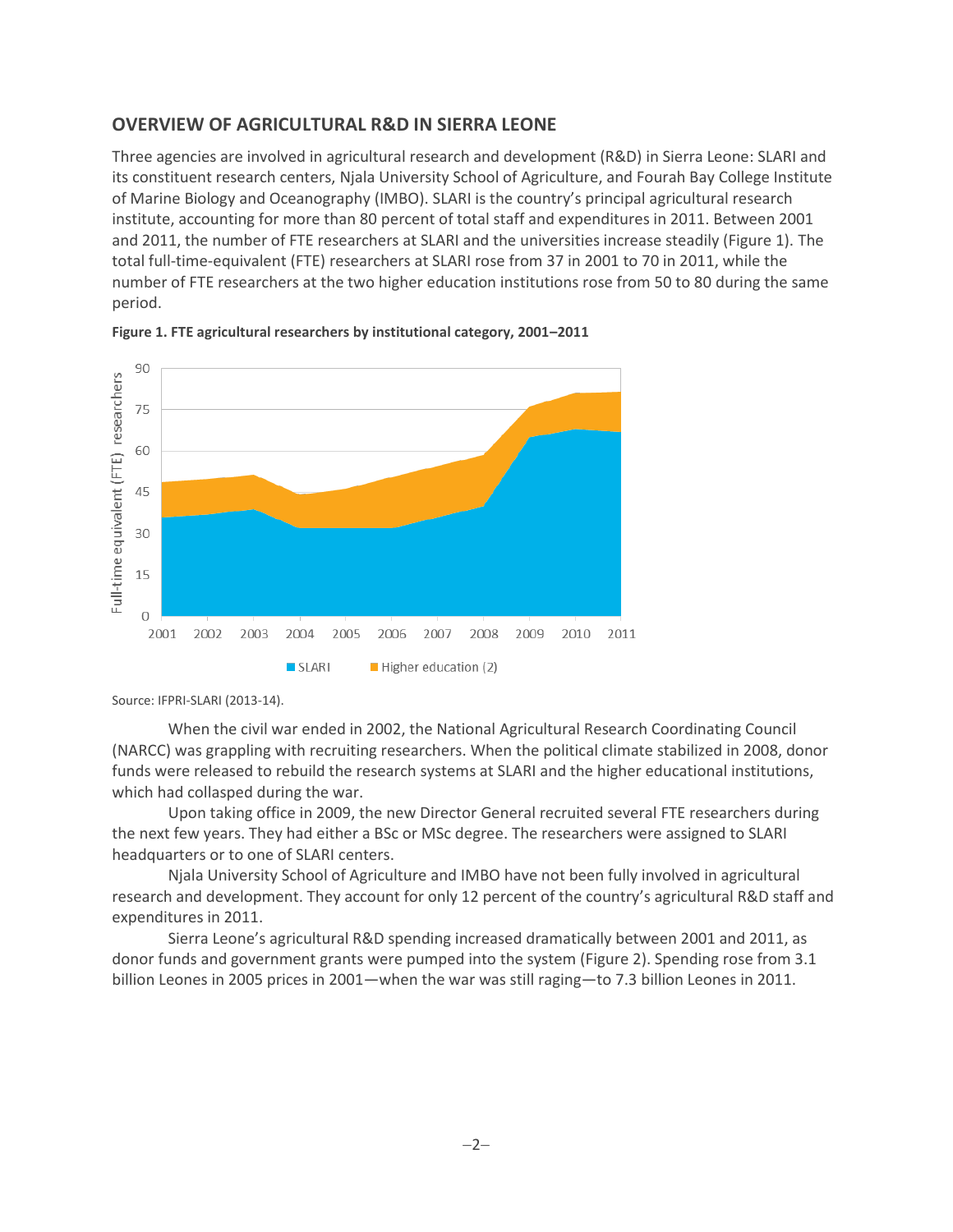

<span id="page-6-1"></span>**Figure 2. Long-term trends in Sierra Leone's agricultural R&D spending by institutional category**

Source: IFPRI-SLARI (2013-14).

Total spending as a percentage of agricultural gross domestic product (AgGDP) is a commonly used indicator of comparative agricultural R&D spending across countries. The intensity of agricultural research spending rose slightly from \$0.22 for every \$100 of agricultural output in 2001 to \$0.17 in 2011, indicating agricultural R&D expenditures rose less rapidly than did AgGDP (Figure 3). In conrast, the number of FTE researchers in agriculture per 100,000 farmers increased from 4.6 to 6.1 during this period. Both ratios are still very low for Sierra Leone, when compared with the averages obtained for the region. This should not be alarming to researchers in the subregion, who know that Sierra Leone is still grappling with the effects of the the country's 10-year conflict.

<span id="page-6-2"></span>



<span id="page-6-0"></span>Source: IFPRI-SLARI (2013-14).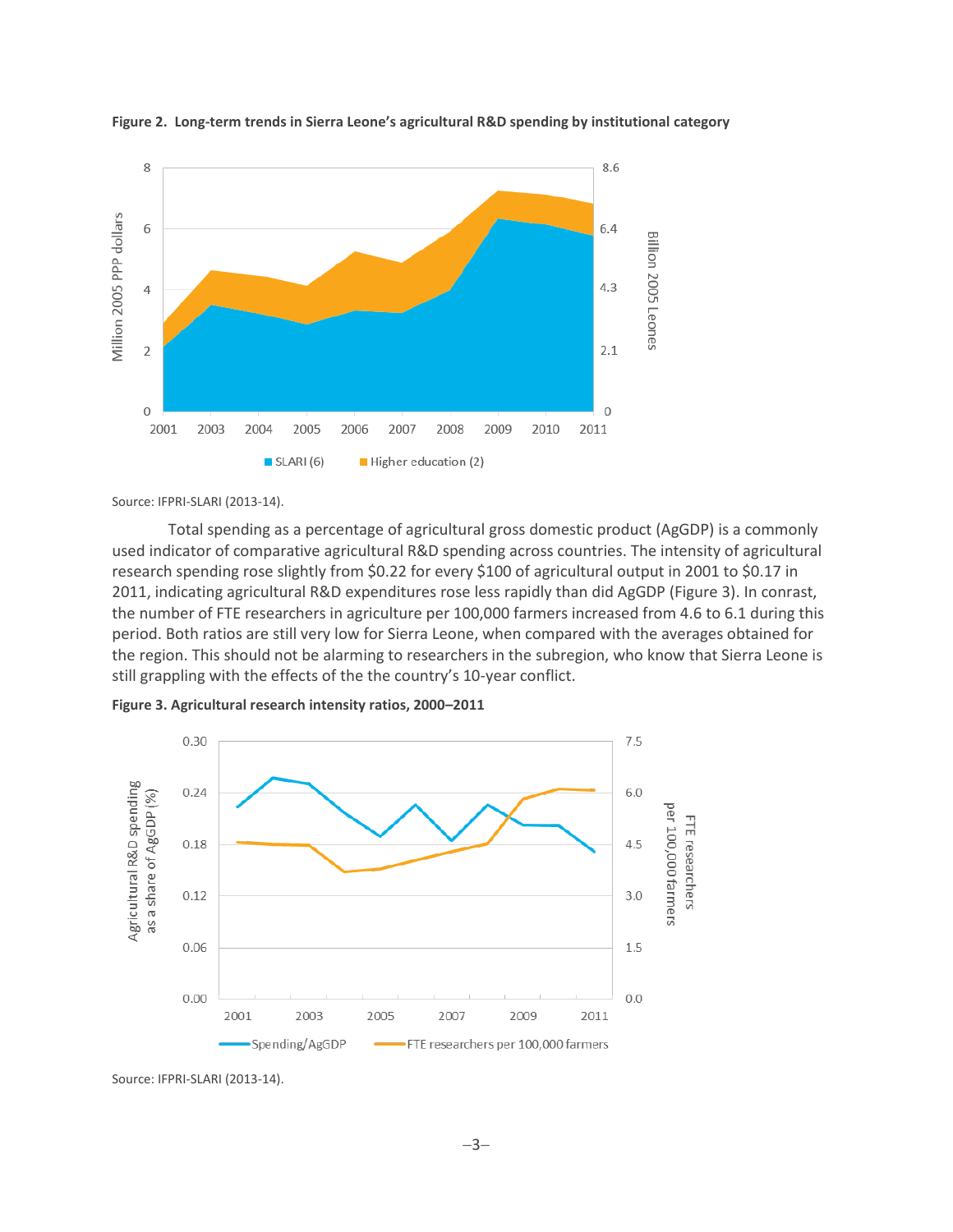# **THE STRUCTURE AND ORGANIZATION OF THE SIERRA LEONE AGRICULTURAL RESEARCH INSTITUTE**

### <span id="page-7-0"></span>**Overview**

Sierra Leone has a long history of agricultural research, spanning almost 100 years. Agronomic research was conducted at Njala Experimental Station, Southern Province, which was opened in 1910. The Rice Research Station—established at Rokupr, Northern Province in 1934—was devoted to research on mangrove and swamp rice; in 1953, it was transformed into the West African Rice Research Institute. A Veterinary Research Station was set up at Teko, Makeni, in 1942, and a Livestock Research Station was established at Musaia, Kabala, in 1943, both in the Northern Province. In 1953, the oil palm research program at Njala became the West African Institute for Oil Palm Research. Beginning in 1953, forestry research was carried out at the Forestry Research Station at Bambawo, Eastern Province, and highyielding Amazonian cocoa planting materials were propagated and distributed from Kpuwabu, also in the East. Also in 1953, Fisheries research was conducted at the West African Fisheries Research Institute at Kissy near Freetown. The variety and distribution of research facilities among the various provinces of the country, and the number of subregional research centers in Sierra Leone, attest to the quality of research being conducted across the country.

With the establishment of SLARI in 2008, most of the then defunct research stations (Pendembu and Kpuwabu Clonal Seed Gardens for tree crop research, Forestry Research Station at Bambawo, Teko Veterinary Station, and Musaia Livestock Station) have been rehabilitated by the International Fund for Agricultural Development (IFAD) through the Agricultural Sector Rehabilitation Project (ASREP). Currently SLARI comprises five research centers:

- Njala Agricultural Research Center (NARC) conducts research on roots, tubers, and legumes;
- Rokupr Agricultural Research Center (RARC) conducts cereal research;
- Kenema Forestry and Tree Crops Research Center (KFTCRC)
- Teko Livestock Research Center (TLRC), and
- Magbosi Land & Water Research Center (MLWRC) on soils and water research.

There are plans to rehabilitate the Fisheries Research Station near Freetown to become the Freetown Fisheries Research Center in the Western region.

SLARI is governed by a council. The Chief Executive is a Director General who reports to council. The council comprises four committees that report to it: i) Scientific and Technical Committee; ii) Appointments, Promotion, and Disciplinary Committee; iii) Administrative and Finance Committee; and iv) Documentation, Data Management, and Information Committee.

### <span id="page-7-1"></span>**Budgeting and Funding Process**

Research at SLARI is coordinated by a research coordinator, who is either a principal research officer or a senior research officer. During the Work Program Conference Workshop at the beginning of the year, scientists present their reports for the previous year and also their research proposals for the coming year. The proposals are then vetted by a group of senior researchers, a statistician, and the monitoring and evaluation (M&E) officer, for approval for funding. A research proposal should meet all the standards set by SLARI before it can be funded. These include that the proposed research should be demand driven, follows a value chain approach, and has a suitable methodology. Proposals should also take an interdisciplinary approach involving other researchers. Research results should improve farmers' welfare and reduce hunger and poverty. Research priorities are set based on the needs assessment of SLARI and also on the research needs of farmers and other stakeholders. For example, areas of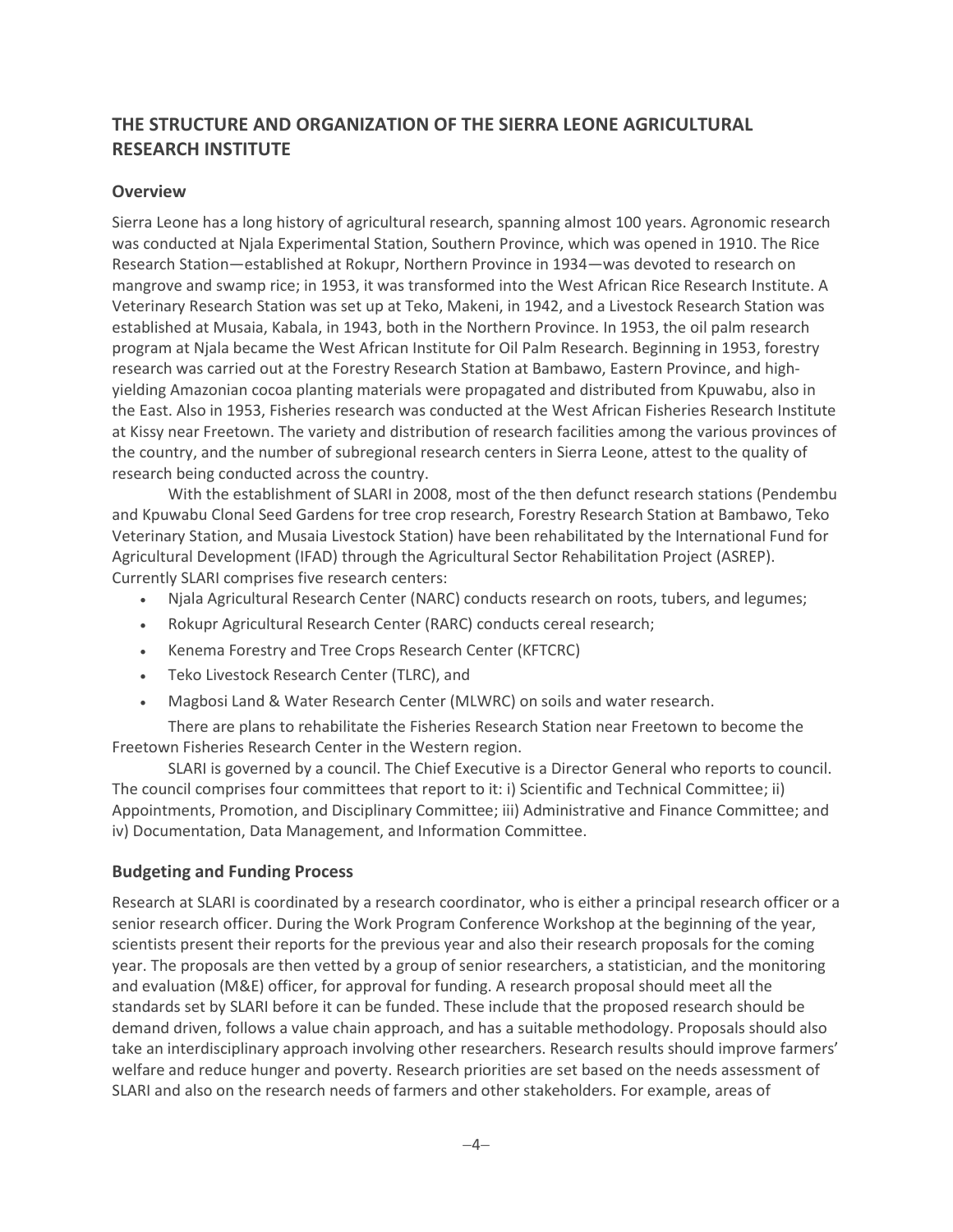specialization that are lacking are awarded scholarships for capacity building in Sierra Leone and to study overseas.

### <span id="page-8-0"></span>**Strategic, Operational, and Investment Planning within SLARI**

SLARI has strategic and operational plans, as well as an investment plan developed by an expert consultant from Kenya Agricultural Research Institute (KARI). The development of the new strategic plan has been a consultative process involving key stakeholders inside and outside SLARI. This inclusiveness ensures that the plan incorporates all constructive views and suggestions from all key stakeholders; builds on SLARI's current achievements and strengths; and contributes significantly to the development of the agricultural sector and the country, while ensuring proper alignment at the national and regional levels.

Recognizing the developments taking place at the national, regional, and international levels, SLARI has developed this strategic plan for the period 2012–2021. The plan is tailored to strategically position SLARI to contribute significantly to the development of the agricultural sector (SLARI 2011a). From regional and global perspectives, the strategic plan is in line with the Comprehensive African Agricultural Development Program (CAADP), CORAF/WECARD, and the Millennium Development Goals (MDGs).

The new SLARI strategic plan will be operationalized through two operational plans, each covering a period of 5 years. SLARI's first operational plan covers 2012–2016. Its top priority is to put in place the human resources, infrastructure and equipment, and related facilities required for the conducting research at all levels. During this first operational plan period, product value chain analysis, prioritization and development of appropriate upgrading, and promotion strategies will also be undertaken (SLARI 2011b).

Currently, SLARI has very limited human, financial, and physical resources. Therefore, only a few product value chains can be developed and promoted under each research program area of focus. In view of this, SLARI research managers and the relevant agricultural sector stakeholders will have to choose the product value chains that have the greatest potential to contribute to the national economic growth and agricultural sector development. To do this, SLARI will adopt a scoring method to identify and select the most important product value chains for development and promotion under each research program area of focus. The result of this priority-setting process will then form the basis for allocation of resources for research. Currently, only the rice and cassava products value chains are fully functional.

The investment plan was developed through an extensive consultative process involving key stakeholders inside and outside SLARI. This inclusiveness should ensure that the investment plan incorporates all the costs required for the smooth implementation of the first operational plan and, hence, the SLARI strategic plan. As with the strategic plan, the top priority of the investment plan will be to put in place the human resources, infrastructure and equipment, and related facilities required for conducting high-level research at the institute (SLARI 2012).

### <span id="page-8-1"></span>**Technology Transfer and Participatory Research**

The Ministry of Agriculture, Forestry and Food Security (MAFFS) is the supervisory body of SLARI, though SLARI has its own independent management team. For the MAFFS annual report on the agriculture sector, SLARI provides technical information on its research achievements for the year in question. However, MAFFS does not influence SLARI's setting of priorities.

Through its extension wing, MAFFS disseminates and promotes the adoption of technologies generated by SLARI to farmers within all 14 districts in Sierra Leone. MAFFS performs technology transfer using 12 innovation platforms spread across the country to help implement the West Africa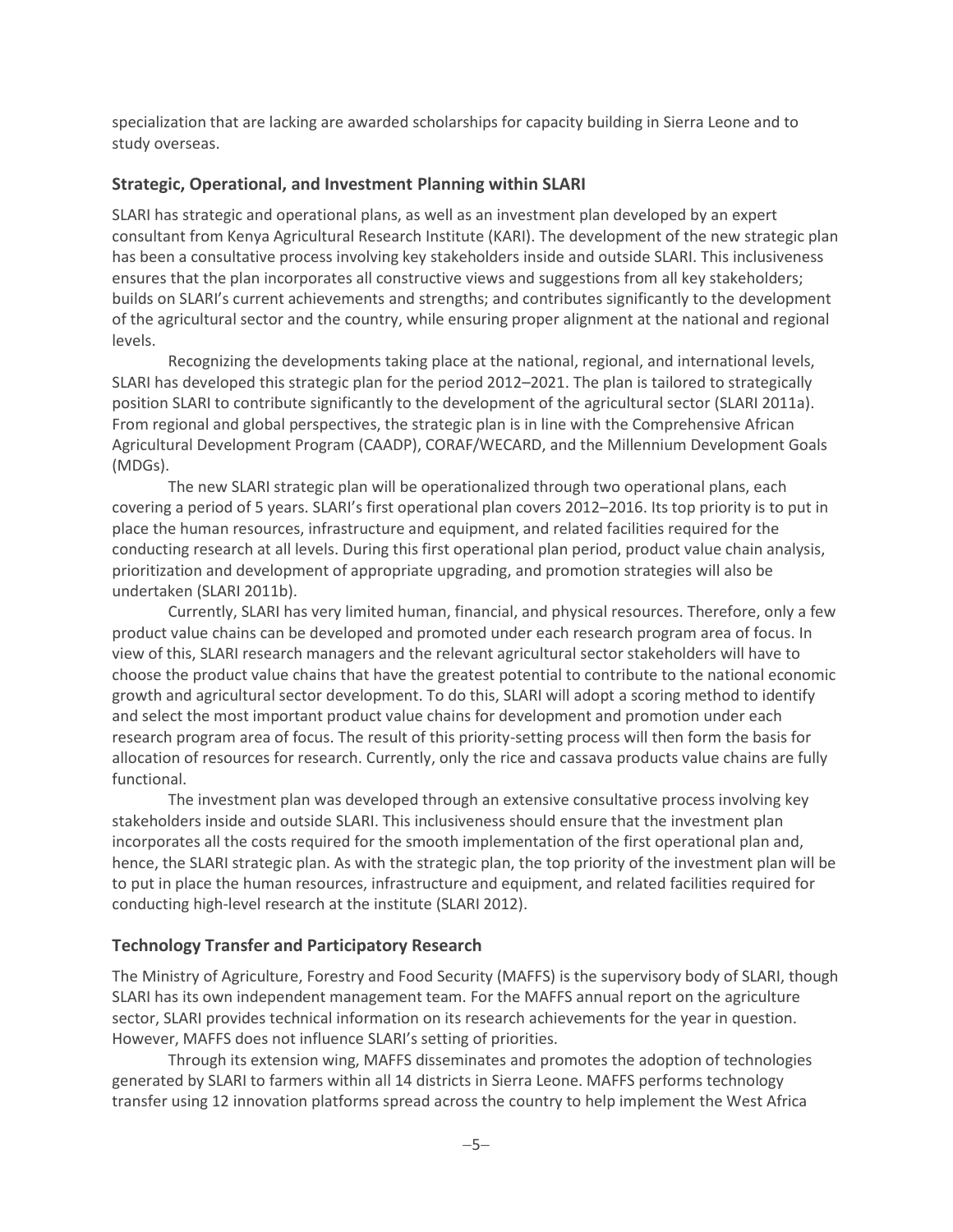Agricultural Productivity Program (WAAPP) and share information. The multiplication of foundation seed is another program MAFFS is undertaking through WAAPP's sponsorship.

The new agricultural R&D paradigm at SLARI is placing farmers and other stakeholders at the center of research by planning, implementing, and evaluating research activities with them. Consultation with farmers before execution of research activities is a prerequisite for planning research (SLARI 2011c). In 2013, WAAPP organized a countrywide consultative survey of stakeholders with SLARI and MAFFS researchers. Such meetings will continue after every 2–3 years.

At SLARI, some projects (New Rice for Africa [NERICA], Rice Yellow Mottle Virus Project, CARE International, staple crops program on cowpea and cassava projects) have conducted participatory varietal selection (PVS) research, where farmers and scientists participated in the selection of varieties that the farmers believe have potentially good culinary qualities. The best-selected varieties were then multiplied for dissemination to farmers and were also recommended for release. PVS research has given farmers the opportunity to select the varieties and bear the onus of any choices made. Therefore, the best choice was always made in the series of PVS research activities that were carried out in the experimental fields of the farmers.

### <span id="page-9-0"></span>**SLARI Collaboration and Partnership**

SLARI takes into account external drivers, such as the European Union and the World Bank, with specific goals for achieving the MDGs.

In addition, SLARI is fully engaged with various CGIAR centers —International Institute of Tropical Agriculture (IITA), Africa Rice Center (AfricaRice), IFPRI, and the World Agroforestry Center—and CORAF/WECARD, which are strong partners, even when their priorities are outside of SLARI's strategic plan. SLARI has developed a memorandum of understanding with the University of Abeokuta in Nigeria for capacity building, training, and writing joint proposals. Currently, SLARI researchers are pursuing their MSc and PhD degrees at the university. SLARI is also closely collaborating with Njala University in Sierra Leone. Some of the lecturers at Njala University are SLARI research fellows. Also, the Council for Scientific and Industrial Research in Ghana had a proposal to train researchers at SLARI.

The International Atomic Energy Agency (IAEA) has contributed significantly by donating laboratory equipment to RARC for the tissue culture, molecular biology, soils, and biotech laboratories. However, scientists need to be trained to operate the equipment properly. The equipment at RARC can also be used in NARC and the other research centers when the need arises. In the 1980s, NARC (then known as ACRE [Adaptive Crop Research and Extension Project]) had the best soils laboratory in West Africa, with advanced soils equipment; this lab is now defunct and its equipment is outdated.

The Forum for Agricultural Research in Africa (FARA) provided funding for the consultant who drafted the strategic, operational, and investment plans for SLARI. The new research paradigm has been to move the cassava value chain from boiling and eating to processing and marketing, thereby adding value to it and also to rice. This implies that researchers, farmers, processors, marketers, service providers, and policymakers all interact on an innovation platform in order for the value chain to be successful and sustainable.

### <span id="page-9-1"></span>**West Africa Agricultural Productivity Program**

The first phase of WAAPP consists of four series: (1) WAAPP 1A, which includes Ghana, Mali, and Senegal, is at the end of its first phase; (2) WAAPP 1B, including Nigeria, Burkina Faso, and Côte d'Ivoire, was approved on September 30, 2010, by the Board of Directors of the International Development Association of the World Bank; (3) WAAPP 1C, which comprises Benin, Gambia, Guinea, Liberia, Niger,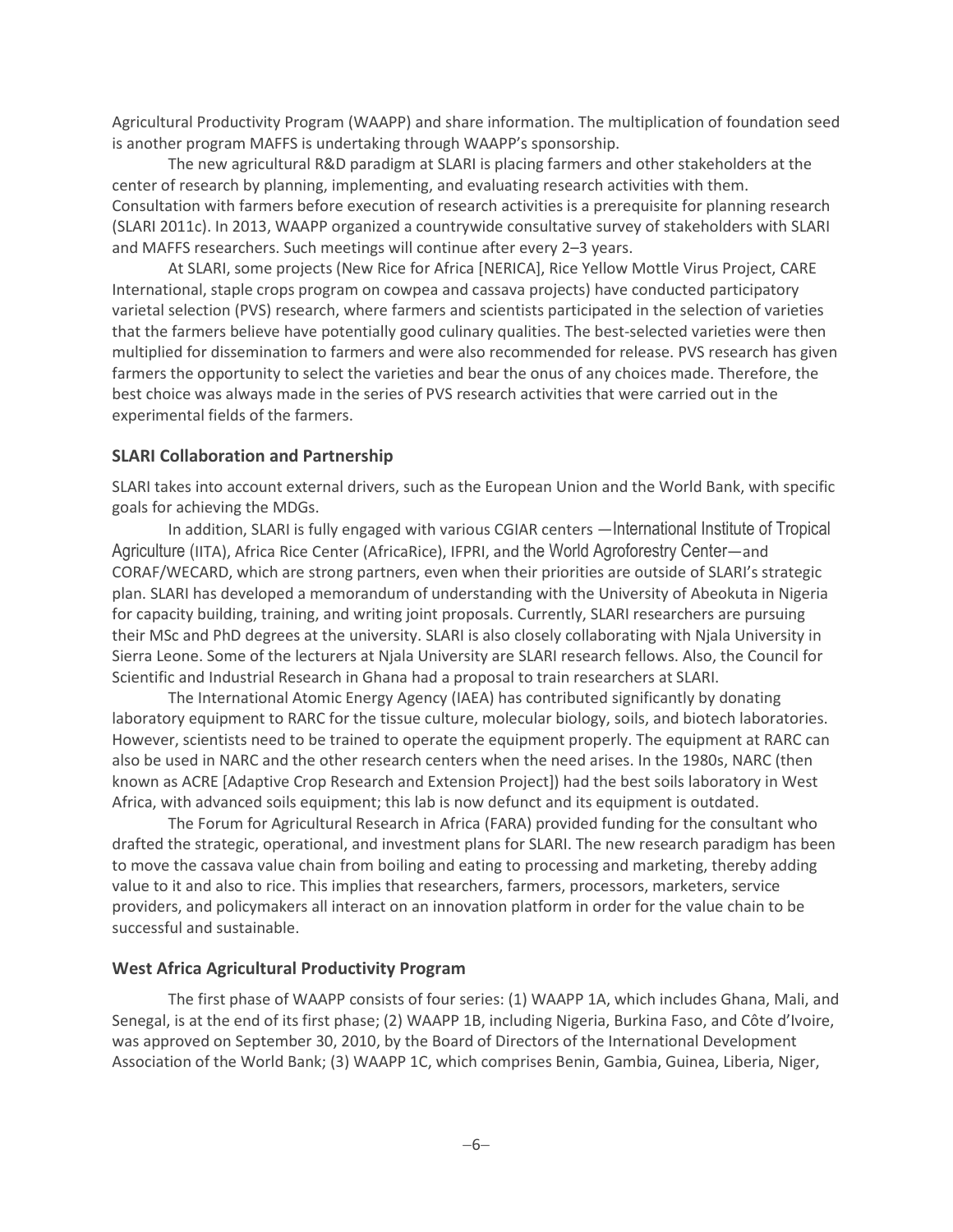Sierra Leone, and Togo, was approved March 24, 2011; and (4) WAAPP 1D, which includes Cape Verde and Guinea-Bissau, is under preparation.<sup>1</sup>

WAAPP's objective is to support the generation of technologies, and disseminate them for adoption by farmers and other stakeholders along the value chain. Only two commodities—rice and cassava—are sponsored by WAAPP 1C in Sierra Leone**.**

Researchers have been trained in long- and short-term courses. Disciplines that need capacity building according to SLARI's needs assessment have been identified for training. Consultation with farmers is a prerequisite for planning research.

CORAF/WECARD is responsible for the regional coordination of WAAPP's activities—through its Project Coordinating Unit—is responsible for coordination in Sierra Leone. A team of researchers from SLARI traveled to Ghana for a consultative meeting on WAAPP's implementation, since Ghana was already in WAAPP's second phase and could share its experiences.

### <span id="page-10-0"></span>**RESEARCHER CAPACITY**

### <span id="page-10-1"></span>**Institutional Strengths and Weaknesses**

In a three-day workshop funded by FARA, SLARI staff completed capacity requirement forms. SLARI's capacity plan then noted the required number of scientists per research center and the number of scientists required to pursue master's and PhD degrees (table 1).

| <b>Research centers and headquarters</b>       | Number and level of required long-term training |            |  |  |
|------------------------------------------------|-------------------------------------------------|------------|--|--|
|                                                | M.Sc./M.Phil.                                   | <b>PhD</b> |  |  |
| Njala Agricultural Research Center             |                                                 | 16         |  |  |
| Rokupr Agricultural Research Center            | 3                                               | 8          |  |  |
| Kenema Forestry and Tree Crops Research Center | 0                                               | 6          |  |  |
| Teko Livestock Research Center                 | 0                                               | 3          |  |  |
| Freetown Fisheries Research Center             | 0                                               | 4          |  |  |
| Magbosi Land & Water Research Center           | 5                                               | 5          |  |  |
| Kabala Horticultural Crops Research Center     | 2                                               | 3          |  |  |
| SLARI headquarters                             | 0                                               | 2          |  |  |
| <b>Total</b>                                   | 11                                              | 47         |  |  |

<span id="page-10-2"></span>**Table 1. Number and level of required long-term training for SLARI's research centers and headquarters**

Source: Kilewe and Kirigua (2012).

 $\overline{a}$ 

The retirement of older scientists in 2013 gave way to the recruitment of younger scientists. The required number of scientists shown in Table 1 has not been achieved yet, as the research centers are struggling to acquire the required numbers. PhD training is in higher demand than MSc training, because most researchers and research assistants with BSc degrees have been given the opportunity to pursue their MSc degree training in Sierra Leone or in other African countries. There is a need to quickly develop PhD researchers, to provide leadership to research programs and assist in training supervisors and mentoring of the younger scientists.

<sup>&</sup>lt;sup>1</sup> From Awareness Times Newspaper in Freetown (http://news.sl/drwebsite/publish/printer\_200522545.shtml).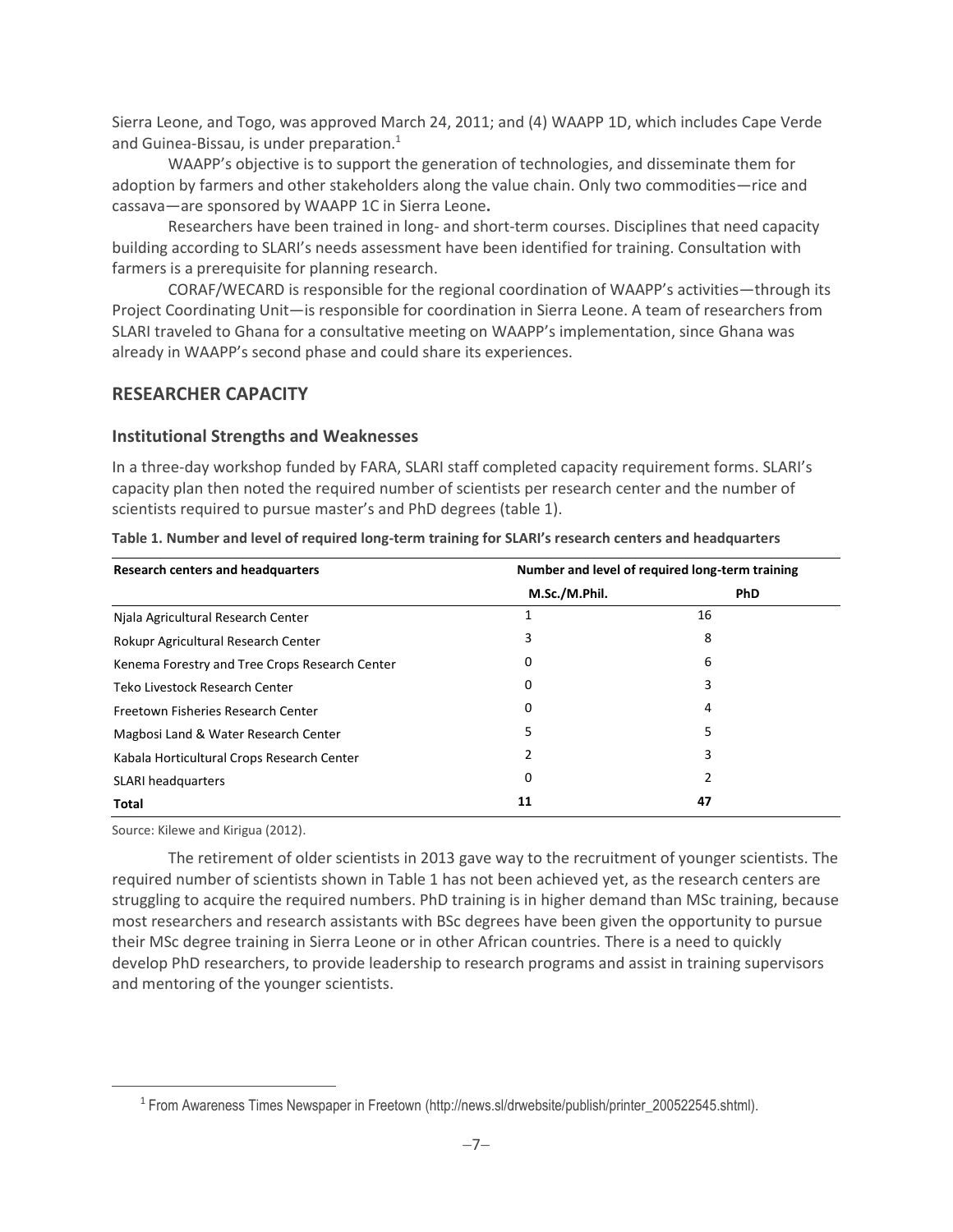Most SLARI researchers have been trained in the area of crop science and horticulture, and have bachelor's and master's degrees (table 2). There is no deficiency in the number of crop scientists at SLARI, because Njala University has BSc, MSc, and PhD degree programs in this area. Other important areas of specialization where the number of researchers has increased somewhat are agricultural economics, agronomy, food science and nutrition, and soil science.

| <b>Discipline</b>                                             | PhD            | <b>MSc</b>   | <b>BSc</b>              | <b>Total</b> |
|---------------------------------------------------------------|----------------|--------------|-------------------------|--------------|
| Agricultural economics                                        | $\overline{0}$ | 4            | 3                       | 7            |
| Agronomy                                                      |                | 3            | 1                       | 5            |
| Animal and livestock sciences (including veterinary medicine) | 1              | 5            | 3                       | 9            |
| Biodiversity conservation                                     | 0              | 1            | 0                       |              |
| Crop sciences (including horticulture)                        | 3              | 29           | 17                      | 49           |
| Ecology                                                       | 0              | 0            | 0                       | 0            |
| Entomology                                                    | 0              | 3            | 0                       | 3            |
| <b>Extension and education</b>                                | 0              | 3            | 16                      | 19           |
| Fisheries and aquatic resources                               | 0              | 0            | 0                       | 0            |
| Food sciences and nutrition                                   | 0              | 3            | 6                       | 9            |
| Forestry and agroforestry                                     | 0              | 0            | 3                       |              |
| Molecular biology (applied to plant/animal breeding)          | 0              | $\mathbf{1}$ | $\boldsymbol{0}$        |              |
| Natural resource management                                   | 0              | $\mathbf{1}$ | 3                       |              |
| Soil sciences                                                 | 2              | 6            | $\overline{\mathbf{c}}$ | 10           |
| Water and irrigation management                               | 0              | 3            | 0                       | 3            |
| Other (specify): Biochemistry                                 | 0              | 1            | 1                       | 2            |
| Other (specify): Agricultural engineering                     | 0              | 0            | 4                       |              |
| Other (specify): Environmental chemistry                      |                |              |                         | 2            |

<span id="page-11-1"></span>**Table 2. Number of researchers by degree and discipline (specialization), July 2013**

Source: Compiled by authors from ASTI/IFPRI–CORAF/WECARD–SLARI survey data.

Researchers are lacking at the research centers in the following disciplines: biochemistry, agricultural engineering, water and irrigation management, molecular biology, and environmental chemistry. WAAPP has awarded scholarships to 38 researchers to pursue MSc and PhD degrees in some of these disciplines. Additional scientists and training are also needed in markets and marketing, processing and entrepreneurship, food science and technology, policy and policy analysis, and extension and rural sociology. NARC lacks these disciplines because they are not offered at Njala University at the postgraduate level. Although animal science (livestock) and horticultural science are offered at Njala University at higher levels, an insufficient number of students pursue these courses. For continuous cropping to be possible in Sierra Leone, hydrologists should be trained in land and water management, so that irrigation schemes are properly managed.

### <span id="page-11-0"></span>**Researcher Departures**

Staff departures are uncommon at SLARI, except for retirement or temporary overseas study (table 3). The length of service is better when compared with other government jobs in Sierra Leone. Study opportunities and overseas travel are additional advantages for researchers to stay in their job. A 75 percent pay raise for senior staff effective January 2013 and a 38 percent increase in January 2014 are strong incentives for retaining SLARI's senior staff. However, promotions are very limited because SLARI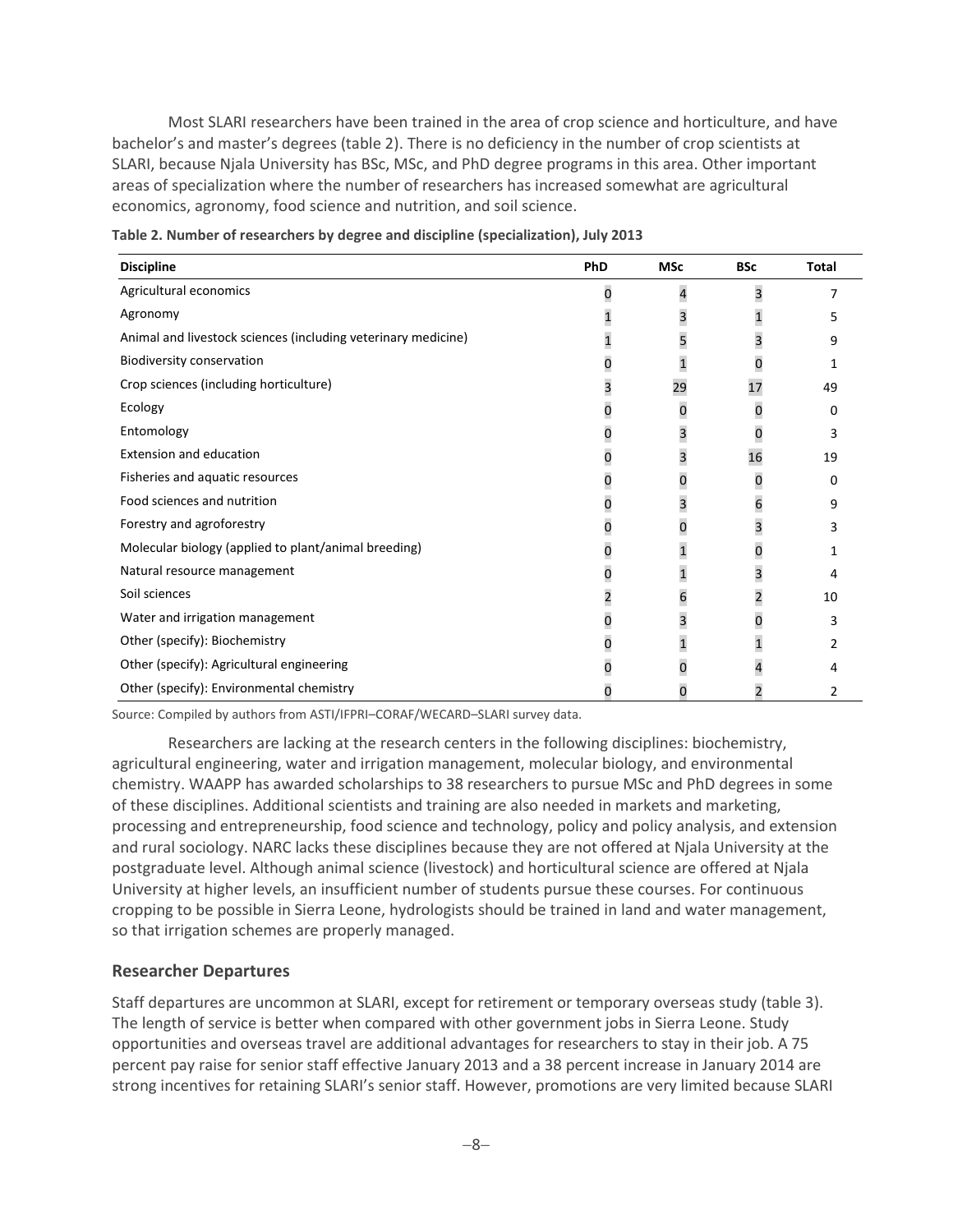lacks the financial resources to increase staff salaries. Nevertheless, the staff benefits fund is intact and ready to pay staff members who resign or retire.

| <b>Researcher categories</b>                      | 2009        | 2010           | 2011           | 2012         | Jan-July 2013  |
|---------------------------------------------------|-------------|----------------|----------------|--------------|----------------|
| Gender                                            |             |                |                |              |                |
| Female                                            | $\mathbf 0$ | $\pmb{0}$      | $\mathbf{1}$   | $\mathbf{1}$ | 2              |
| Male                                              | 0           | $\overline{2}$ | $\overline{2}$ | $\mathbf 0$  | 0              |
| Total                                             | $\mathbf 0$ | $\overline{2}$ | 3              | 1            | $\overline{2}$ |
| <b>Degree</b>                                     |             |                |                |              |                |
| PhD                                               | 0           | 0              | $\mathbf{1}$   | $\mathbf 0$  | 1              |
| <b>MSc</b>                                        | $\pmb{0}$   | $\overline{2}$ | $\mathbf{1}$   | $\mathbf{1}$ | 1              |
| <b>BSc</b>                                        | 0           | $\pmb{0}$      | $\mathbf 0$    | 0            | 0              |
| Age                                               |             |                |                |              |                |
| 40 years or younger                               | $\pmb{0}$   | $\pmb{0}$      | $\mathbf 0$    | $\mathbf 0$  | 0              |
| $41 - 50$ years                                   | $\mathbf 0$ | $\mathbf 0$    | $\mathbf{1}$   | $\mathbf 0$  | 0              |
| 51-60 years                                       | $\mathbf 0$ | $\pmb{0}$      | $\mathbf 0$    | 0            | 0              |
| 61 years or older                                 | $\mathbf 0$ | $\overline{2}$ | $\overline{2}$ | $\mathbf{1}$ | $\overline{2}$ |
| <b>Reason for departure</b>                       | 2009        | 2010           | 2011           | 2012         | Jan-July 2013  |
| Retirement                                        | 0           | $\mathbf{1}$   | $\overline{2}$ | $\mathbf 0$  | $\overline{2}$ |
| Promotion to other government department          | $\mathbf 0$ | $\pmb{0}$      | $\mathbf 0$    | 0            | 0              |
| Temporary transfer to other government department | $\mathbf 0$ | $\mathbf 0$    | 0              | 0            | 0              |
| Resignation                                       | $\mathbf 0$ | $\mathbf 0$    | $\mathbf 0$    | $\mathbf{1}$ | 0              |
| Dismissal                                         | 0           | 0              | 0              | 0            | 0              |
| Death                                             | 0           | $\mathbf{1}$   | $\mathbf 0$    | $\pmb{0}$    | 0              |
| Other (leave of absence)                          | 0           | $\mathbf 0$    | 1              | 0            | 0              |

<span id="page-12-1"></span>**Table 3. Number of researcher departures and reasons for departure, January 2009–July 2013**

<span id="page-12-0"></span>Source: Compiled by authors from ASTI/IFPRI–CORAF/WECARD–SLARI survey data.

#### **Researcher Recruitment**

There has been an upsurge in the recruitment of younger researchers from 22 in 2009 to 40 in 2012, to compensate for a significant number of aging and retiring researchers (table 4). In addition, WAAPP is building the capacities of younger scientists in universities in Ghana, Nigeria, and Sierra Leone. The retirement age at SLARI is 65 years for senior staff, including researchers, and 60 for junior staff. Retired researchers may continue to work at SLARI on a contract basis, with their contracts renewable once a year. On the whole, researchers 40 years and younger were the highest recruited age group, followed by researchers 41–50 years old.

| Age group           | 2009 | 2010 | 2011 | 2012 | 2013 | <b>Total</b> |
|---------------------|------|------|------|------|------|--------------|
| 40 years or younger | 22   |      |      | 40   | 13   |              |
| $41 - 50$ years     |      |      |      |      |      | 17           |
| $51 - 60$ years     |      |      |      |      |      |              |
| 61 years or older   |      |      |      |      |      |              |

<span id="page-12-2"></span>**Table 4. Number of newly recruited scientists by age, 2009–2013**

Source: Compiled by authors from ASTI/IFPRI–CORAF/WECARD–SLARI survey data.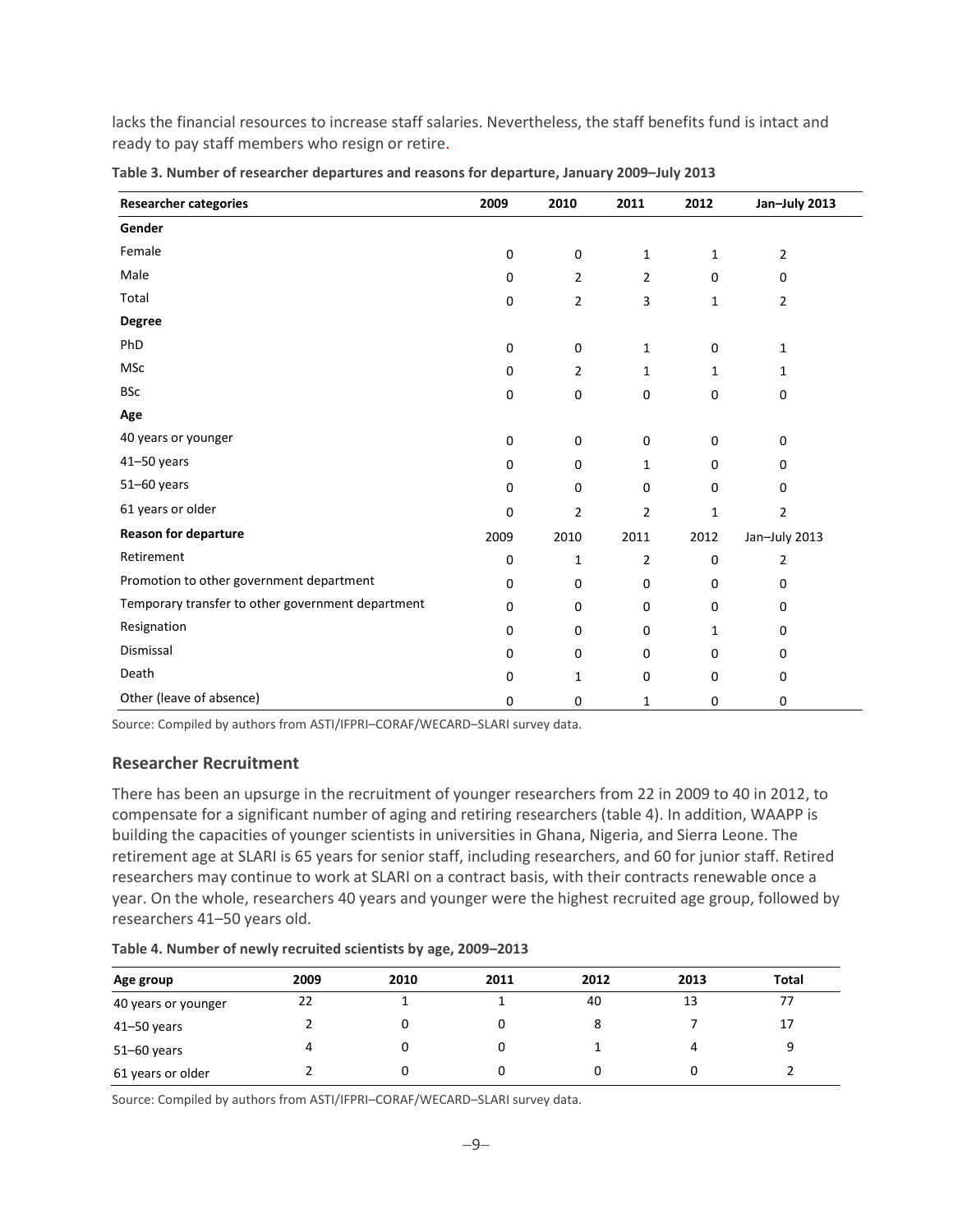Of the total number of newly recruited researchers during 2009–2013, 20% were female (figure 4). Among the researchers with PhD degrees, none was female until 2010. After 2010, NARC's Soil Science Department recruited one female scientist with a PhD degree, but she left shortly afterward for a more attractive position. However, in absolute numbers more female scientists were recruited in recent years, eight in 2012 and six in 2013. This increase is an encouraging step in the right direction and resulting from a greater attention to gender representation at SLARI.



<span id="page-13-0"></span>

Source: Compiled by authors from ASTI/IFPRI–CORAF/WECARD–SLARI survey data.

SLARI's capacity plan recommended that SLARI should have a policy of recruiting primarily at the MSc level. However, the majority of the newly recruited scientists had a BSc degree only; only 6 percent had a PhD degree and 26% a MSc degree. Because candidates with MSc degrees are lacking in the country, the practice has been to recruit good first degree graduates with a minimum of second class honors. Furthermore, most of the recruited BSc-holders have been sent on MSc training. After completion they were promoted from research assistants to level-3 research officers after receiving their degrees.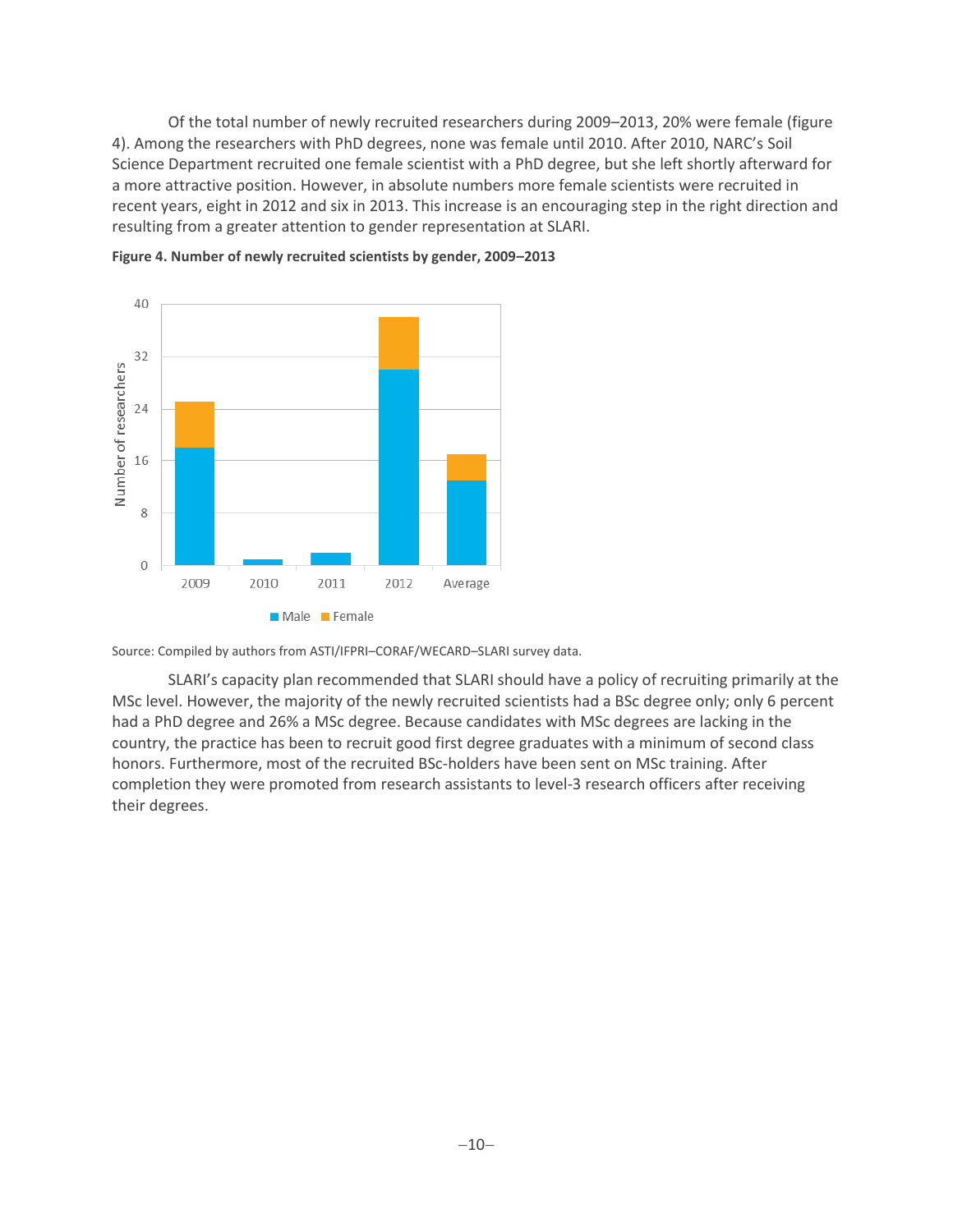<span id="page-14-2"></span>



<span id="page-14-0"></span>Source: Compiled by authors from ASTI/IFPRI–CORAF/WECARD–SLARI survey data.

### **Researcher Training**

At SLARI, one of the five result areas is strengthening the capacity for implementing agricultural product value chains research (SLARI 2008). Toward this end, a number of researchers received training in postgraduate and undergraduate studies during 2009–2012. Almost all BSc training took place in Sierra Leone at Njala University. Furthermore 11 researchers followed MSc training at Njala University in 2012 (11 research. In 2009 1 researcher followed BSc training and 1 followed MSc training in an other developing country, and 1 researchers MSc training in a high-income country. No researchers followed degree MSc or BSc training outside the country during 2010–2012.

Until recently, it was rare to have scholarships awarded to researchers to pursue higher degrees out of the country. In 2010, only one PhD researcher was trained in Sierra Leone, and one was trained in another developing country in 2009.

| Levels and places<br>of training | 2009        | 2010        | 2011 | 2012 | Average     |
|----------------------------------|-------------|-------------|------|------|-------------|
| <b>PhD training</b>              |             |             |      |      |             |
| Sierra Leone                     | $\mathbf 0$ | 1           | 0    | 0    | $\mathbf 0$ |
| Other African<br>country         | 0           | 0           | 0    | 0    | 0           |
| Other developing<br>country      | 1           | $\mathbf 0$ | 0    | 0    | 0           |
| High-income<br>country           | $\Omega$    | $\mathbf 0$ | 0    | 0    | 0           |
| Subtotal                         | 1           | 1           | 0    | 0    | 1           |
| <b>MSc training</b>              |             |             |      |      |             |
| Sierra Leone                     | 3           | 1           | 0    | 11   | 4           |

<span id="page-14-1"></span>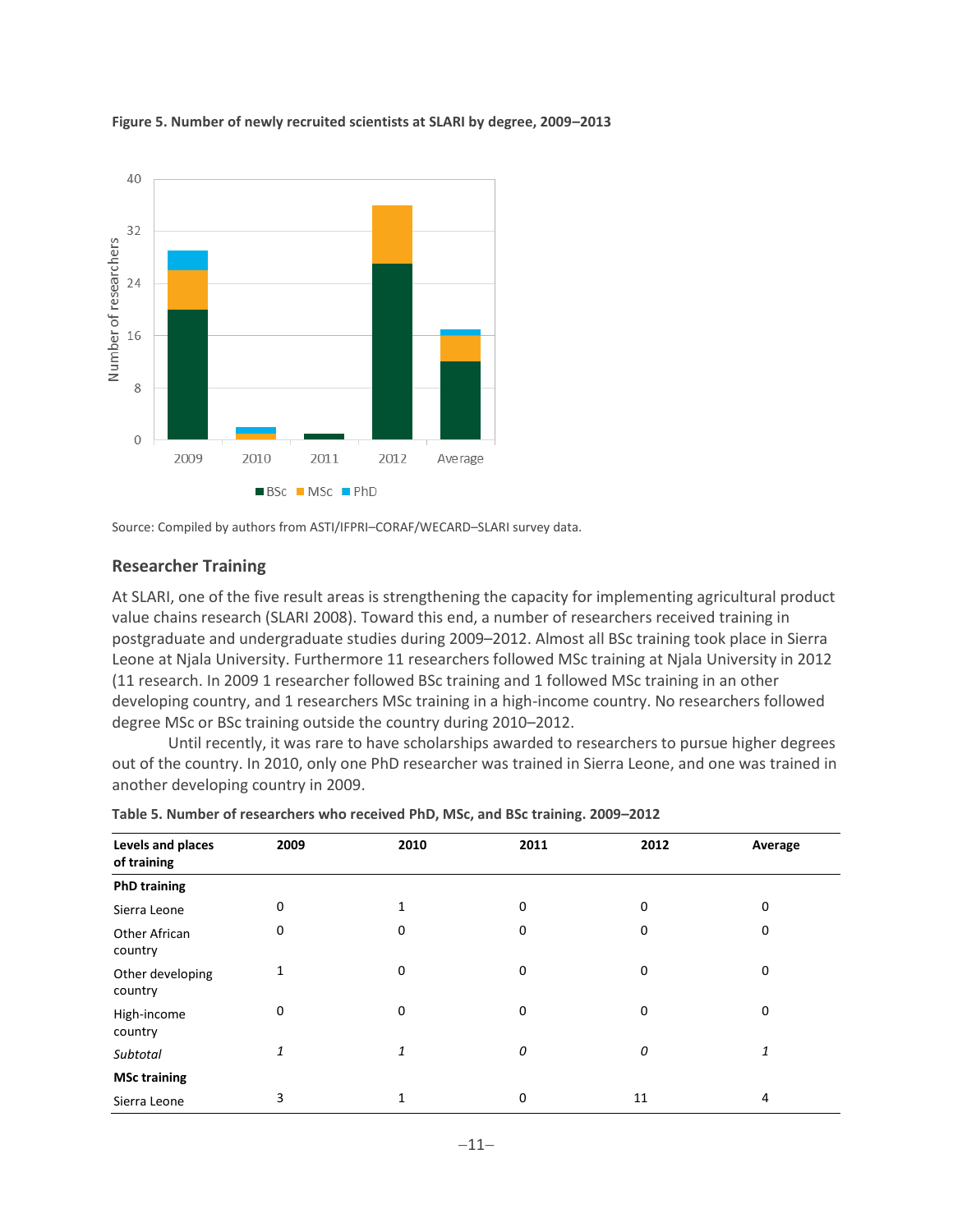| Levels and places<br>of training | 2009        | 2010        | 2011        | 2012        | Average     |
|----------------------------------|-------------|-------------|-------------|-------------|-------------|
| Other African<br>country         | $\mathbf 0$ | $\mathbf 0$ | 0           | $\mathbf 0$ | $\mathbf 0$ |
| Other developing<br>country      | 1           | 0           | 0           | $\mathbf 0$ | $\mathbf 0$ |
| High-income<br>country           | 1           | $\mathbf 0$ | 0           | $\mathbf 0$ | $\mathbf 0$ |
| Subtotal                         | 5           | 1           | 0           | 11          | 4           |
| <b>BSc training</b>              |             |             |             |             |             |
| Sierra Leone                     | 19          | $\mathbf 0$ | 1           | 28          | 12          |
| Other African<br>country         | $\mathbf 0$ | $\mathbf 0$ | $\mathbf 0$ | 0           | $\mathbf 0$ |
| Other developing<br>country      | 1           | $\mathbf 0$ | 0           | 0           | $\mathbf 0$ |
| High-income<br>country           | $\mathbf 0$ | $\mathbf 0$ | 0           | $\mathbf 0$ | $\mathbf 0$ |
| Subtotal                         | 20          | 0           | 1           | 28          | 12          |

Source: Compiled by authors from ASTI/IFPRI–CORAF/WECARD–SLARI survey data.

The main training opportunities for SLARI researchers are now funded by WAAPP, which provide long- and short-term is training in and out of the country. In 2013, 38 researchers were offered scholarships through WAAPP to pursue MSc and PhD degree training at Sierra Leone, Ghanaian, and Nigerian universities to fill the gaps in disciplines or specializations at SLARI (figure 6). 76 percent of these were male and 24 percent female. This has resulted in critical staff challenges for SLARI, because these researchers have not been replaced. Furthermore, the World Agroforestry Center is supporting training of three SLARI scientists to the PhD level—two male and one female researchers.

<span id="page-15-0"></span>**Figure 6. Number of SLARI researchers on WAAPP's scholarship by gender and degree, 2013**



Source: Compiled by authors from ASTI/IFPRI–CORAF/WECARD–SLARI survey data.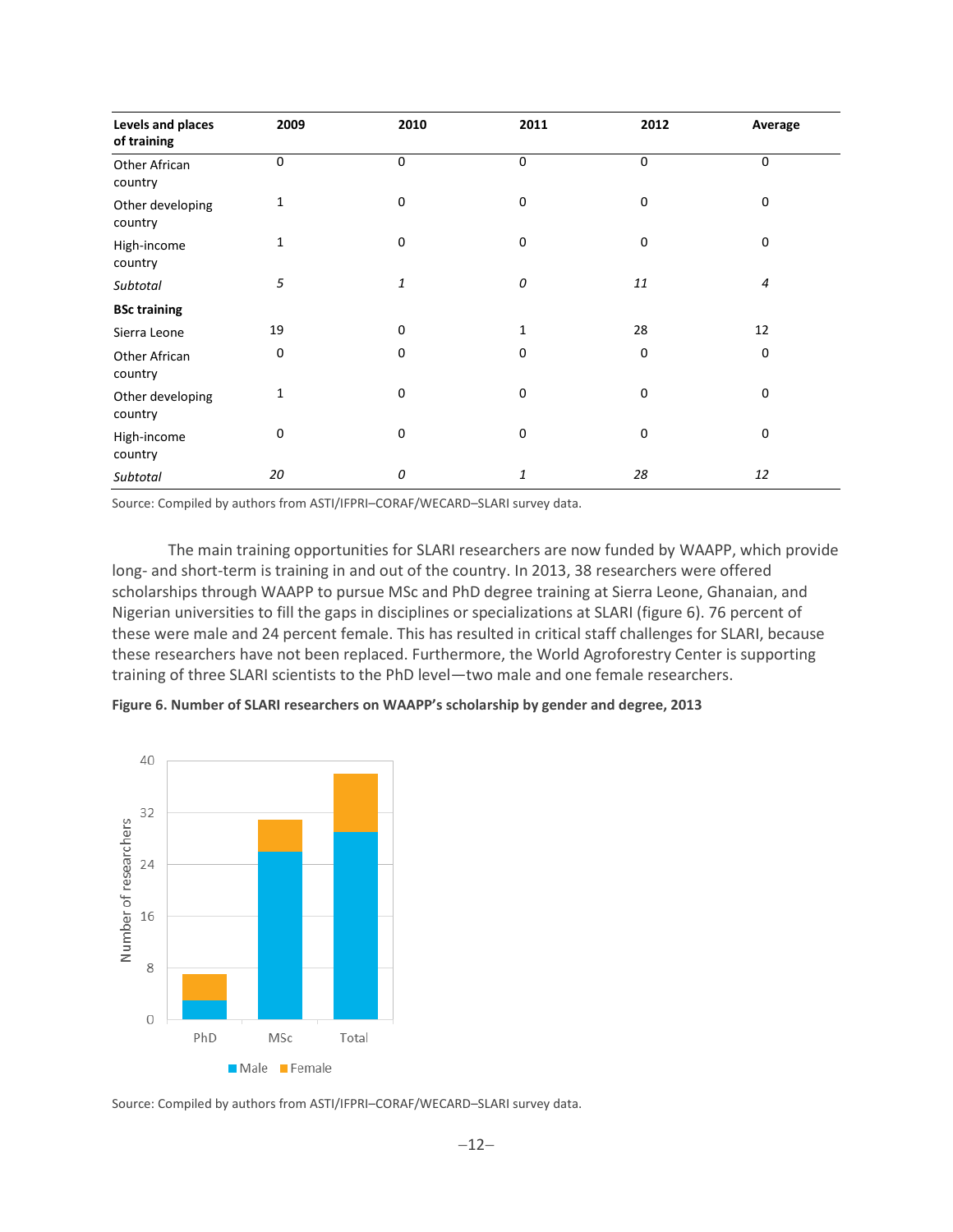From 2010 to 2012, field technicians and superintendents took part in short-term training in South Africa, Nigeria, Benin Republic, Ghana, and Nigeria. The training was funded by FARA, CTA, CORAF (Staple Crops Program), ASREP, Department for International Development, AGRA, Africa Rice Center, and WAAPP. Areas of focus included management of agricultural research for development of innovative systems, development of extension materials and systems, M&E of a staple crops program, and a general agricultural R&D paradigm.

### <span id="page-16-0"></span>**FINANCIAL RESOURCES AND EXPENDITURES**

### <span id="page-16-1"></span>**Expenditures**

From 2009 to 2011, salaries accounted for about two-thirds of SLARI's total expenditures, and operating and capital costs accounted for the remaining one-third (figure 7). In 2009, 4.1 billion 2005 Leones (3.7 million 2005 PPP dollars) was spent on salaries, and 2.4 billion 2005 Leones (2.5 million 2005 PPP dollars) was spent on other costs. SLARI's expenditures were slightly lower in 2011 with salaries and other costs totaling 4.0 and 2.4 billion 2005 Leones, respectively. **Figure 7. SLARI expenditures by cost category, 2009–2011**

<span id="page-16-2"></span>

Source: Compiled by authors from ASTI/IFPRI–CORAF/WECARD–SLARI survey data.

The government ministries, departments, and agencies (MDAs) submit their yearly estimated budgets to the Ministry of Finance for approval and subsequent payment.

As an indication of its high priority for agriculture, Sierra Leone has allocated 10 percent of the national budget to agriculture. Despite this high priority, not all the funds requested by the MDAs are approved or released, because the government has limited financial resources and need also to pay for infrastructural development countrywide.

In spite of its profitable mining companies, the Sierra Leone remains a poor nation. Compounding the problem of poverty is the nationwide corruption of government officers in high places. Misplaced government priorities and wasteful spending have contributed immensely to Sierra Leone's current economic recession, and are the reason for the discrepancies between amounts of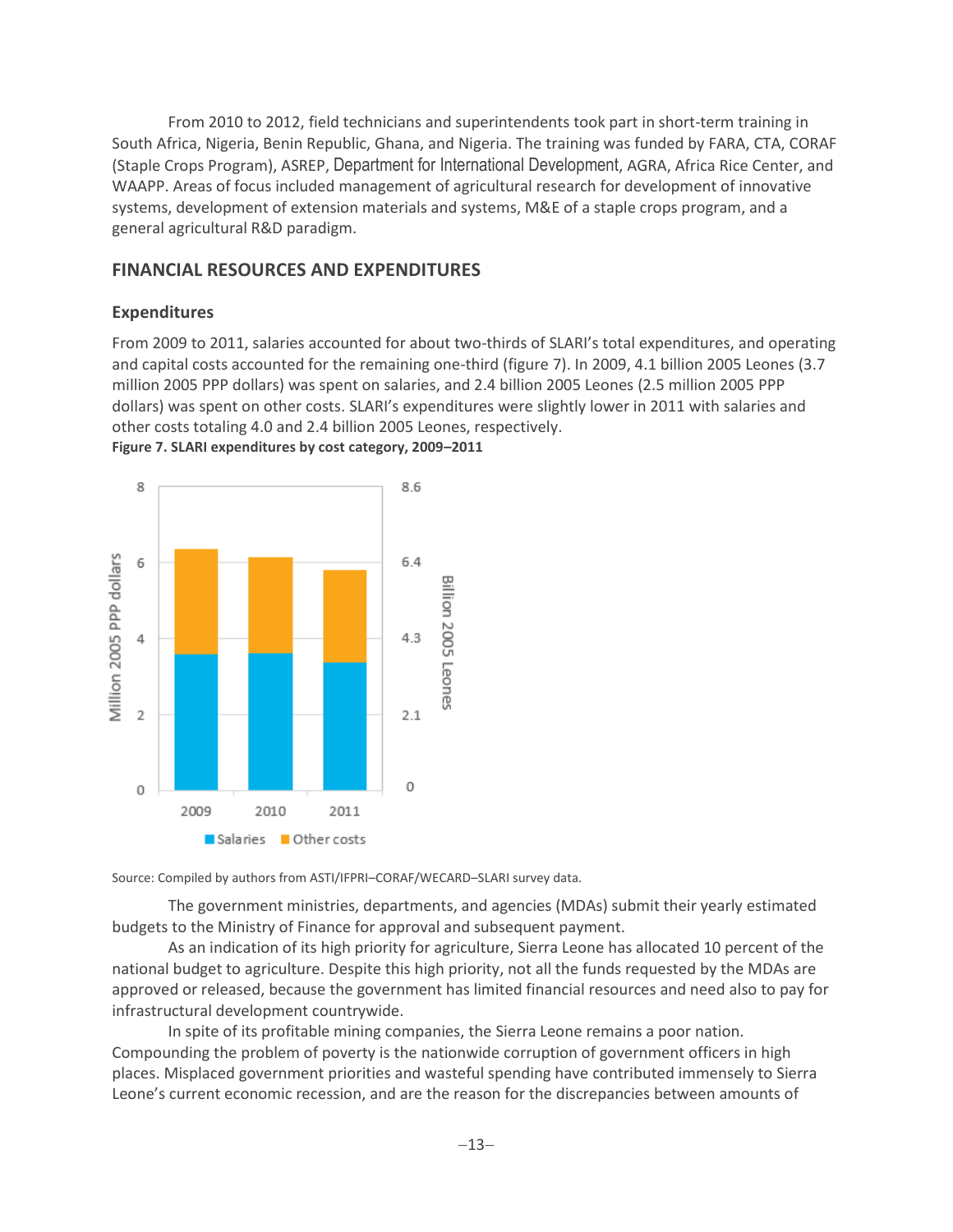money approved and budgeted versus amounts actually disbursed to SLARI. In the case of large discrepancies, implementation of day-to-day activities is delayed, postponed, or even cancelled altogether.

### <span id="page-17-0"></span>**Funding Sources**

Between 2009 and 2011, SLARI received the majority of its funding from the government for payment of salaries, personnel compensation, and other charges referred to as operating costs (Figure 8). In 2009, SLARI received 5.1 billion 2005 Leones from the government and 1.4 billion 2005 Leones from donor organizations, mostly for conducting research, constructing buildings, and purchasing computers and other equipment. In 2010, government funding to SLARI increased (5.3 billion 2005 Leones), but donor funding decreased (1.1 billion 2005 Leones). The opposite occurred in 2011, with government funding decreasing (4.8 billion 2005 Leones) and donor funding increasing (1.2 billion 2005 Leones).



<span id="page-17-1"></span>

Source: Compiled by authors from ASTI/IFPRI–CORAF/WECARD–SLARI survey data.

WAAPP is a major contributor to SLARI's research activities and provides financial support for training (capacity building); rehabilitation and building of infrastructure; and generation, dissemination, and adoption of modern technology for rice and cassava, which are also the government's priority crops. Normally donors' priorities are well aligned with the government's priorities, but this is not always the case.

From 2009 to 2012, total government funds disbursed increased progressively, indicating Sierra Leone's commitment to sustainable food security in the country (Table 6). However, this growth was lower than the inflation rate, resulting in the declining government contributions as indicated in figure 8. Except for 2010, donor funds also increased from year to year.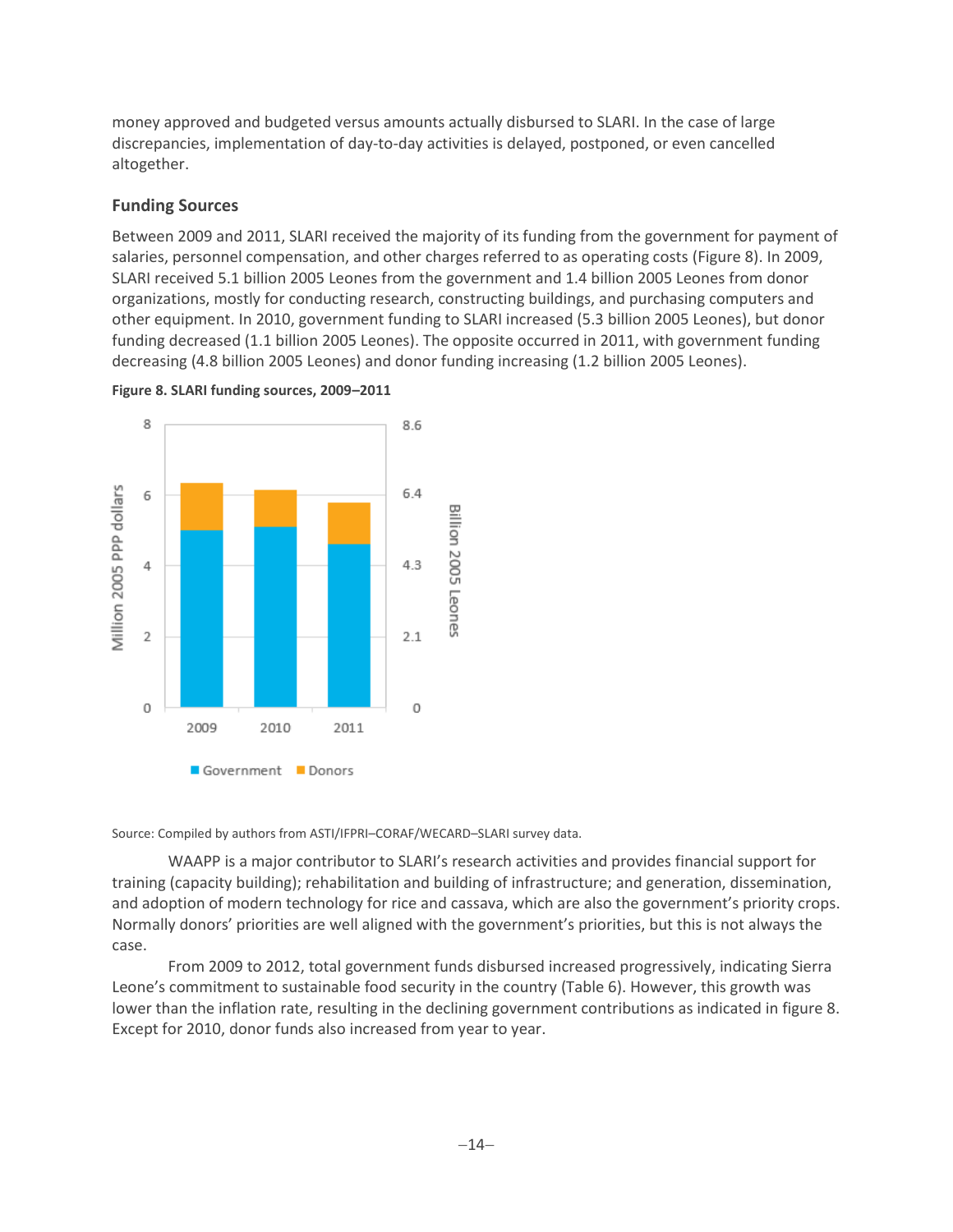| <b>Budget</b> |          | 2009    |          | 2010    |          | 2011    |          | 2012     |  |
|---------------|----------|---------|----------|---------|----------|---------|----------|----------|--|
| category      | Approved | Actual  | Approved | Actual  | Approved | Actual  | Approved | Actual   |  |
| Recurrent     | 2,150.0  | 2.150.0 | 2.279.0  | 1.886.5 | 2.214.2  | 1.857.8 | 2.937.0  | 2,668.5  |  |
| Development   | 0        |         | 1.100.0  | 760.0   | 700.0    | 700.0   | 700.0    | 448.0    |  |
| Personnel     | 5.475.2  | 5.475.2 | 6.459.0  | 6.459.0 | 7.118.1  | 7.118.1 | 7.340.0  | 7.340.0  |  |
| Total         | 7.625.2  | 7.625.2 | 9,838.0  | 9.105.5 | 10,032.3 | 9.675.9 | 10.977.0 | 10.456.5 |  |

<span id="page-18-0"></span>**Table 6. Government funding allocations for SLARI, 2008–2012 (in millions Leones)**

Source: Compiled by authors from ASTI/IFPRI–CORAF/WECARD–SLARI survey data.

Over the years, donor funds have been disbursed to undertake specific project activities over a given period of time, which is normally 3 years. Donor funds are spent specifically to implement donor project activities only, and may not be used for any other purpose.

The largest donor to SLARI during 2009–2012 has been the African Development Bank (AfDB), which accounted for more than one quarter of the total donor support to SLARI's research projects (table 9). Other important donors have been Africa Rica, AGRA, CFC, the World Bank, and FAO. In addition to the general budget, the government has also been supporting specific research programs at SLARI.

| <b>Donor</b>      | 2009        | 2010    | 2011    | 2012    | Total   | <b>Share total</b> |
|-------------------|-------------|---------|---------|---------|---------|--------------------|
| Government        | 143.4       | 18.0    | 46.0    | 0.0     | 207.4   | 2%                 |
| <b>World Bank</b> | 77.8        | 190.0   | 268.5   | 0.0     | 536.4   | 6%                 |
| Africa Rice       | 510.6       | 115.3   | 105.0   | 148.5   | 879.4   | 10%                |
| Other CGIAR       | 117.1       | 1.0     | 0.0     | 187.2   | 305.3   | 3%                 |
| IAEA              | 36.7        | 41.5    | 0.0     | 78.5    | 156.7   | 2%                 |
| <b>IFAD</b>       | 71.0        | 284.9   | 52.4    | 0.0     | 408.3   | 4%                 |
| CORAF/WECARD      | $\mathbf 0$ | 0.0     | 118.9   | 126.8   | 245.7   | 3%                 |
| <b>FAO</b>        | $\mathbf 0$ | 309.3   | 186.6   | 73.3    | 569.2   | 6%                 |
| FARA              | 87.2        | 76.6    | 46.1    | 129.3   | 339.1   | 4%                 |
| <b>IRC</b>        | $\mathbf 0$ | 16.7    | 153.2   | 291.4   | 461.3   | 5%                 |
| <b>CFC</b>        | 244.9       | 263.2   | 151.9   | 0.0     | 660.0   | 7%                 |
| AfDB              | 299.7       | 477.5   | 608.7   | 1,252.0 | 2,637.9 | 29%                |
| AGRA              | 0           | 0.0     | 525.2   | 94.7    | 619.9   | 7%                 |
| Other             | 496.3       | 85.3    | 246.6   | 294.3   | 1,122.6 | 12%                |
| Total             | 2,084.7     | 1,879.2 | 2,509.1 | 2,675.9 | 9,149.0 | 100%               |

<span id="page-18-1"></span>**Table 9. Project funding by source, 2009–2012 (in million Leones)**

Source: Compiled by authors from ASTI/IFPRI–CORAF/WECARD–SLARI survey data.

At the end of each quarter, technical and financial reports, and returns from the use of the donor funds with authentic receipts, invoices, vouchers, etc., are presented to the donors, who thoroughly scrutinize the documents. If the donors are satisfied with this documentation, they will approve the release of the next tranche of funds. Accountability and transparency play a significant role in donor funding.

Requests made by scientists to undertake project activities must pass through their program directors, the Director General, the internal auditor, and the finance officer for endorsement before funds are approved to be disbursed.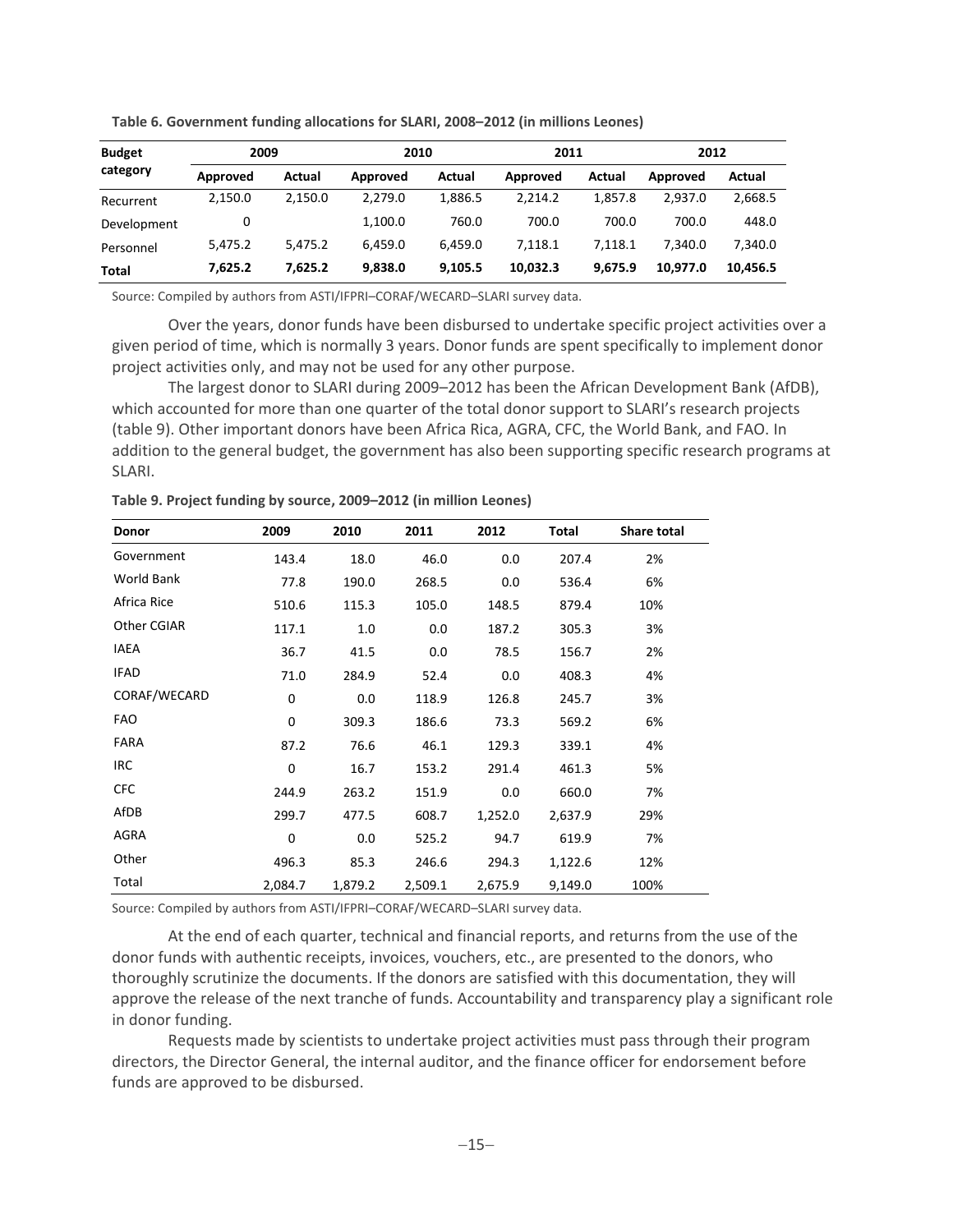Some donors impose strict regulations on researchers, and projects are not always designed or implemented appropriately. For example during two recent multi-country projects crops had to be planted at the wrong time of the year, this to follow the planting time in other countries part of the projects. As a result the harvest failed. Donors may get better returns on their investments by being more flexible in developing protocols that are better tailored to individual countries and can be correctly adopted to undertake the research.

### <span id="page-19-0"></span>**Financial Requirements**

SLARI's strategic plan will be carried out through two 5-year operational plans. Each of the operational plans will be implemented and financed through rolling annual work plans that will specify the activities and milestones required to accomplish each strategic goal and objective. In an effort to establish the overall financing requirements for the first operational and investment plan period, the total financing requirements for research programs, human resources, physical resources, and equipment and related facilities were rationalized and consolidated (Table 7). Implementing the first operational plan over the period 2012–2017 will require a total of US\$274.1 million for SLARI's headquarters and seven research centers. Expected funding levels from government contributions, development partners, and private sector over this period was estimated at only US\$ 105.6 million, resulting in a financial gap of US\$168.4; more than 60% of the needed requirements.

| Cost category                    | Five year period<br>(million US\$) |
|----------------------------------|------------------------------------|
| <b>Financial requirements</b>    |                                    |
| Research programs                | 87.0                               |
| Human resources                  | 81.7                               |
| Physical infrastructure          | 55.1                               |
| Equipment and related facilities | 47.5                               |
| Research support functions       | 2.8                                |
| Total                            | 274.1                              |
| <b>Expected funding levels</b>   |                                    |
| Government allocation            | 96.3                               |
| Secured funding                  | 2.4                                |
| Pipeline funding                 | 7                                  |
| Total                            | 105.6                              |
| <b>Estimated Financial gap</b>   | 168.4                              |

<span id="page-19-2"></span>**Table 7. Financial requirements and expected funding levels for SLARI's first operational plan period (2012– 2017)**

<span id="page-19-1"></span>Source: SLARI (2012).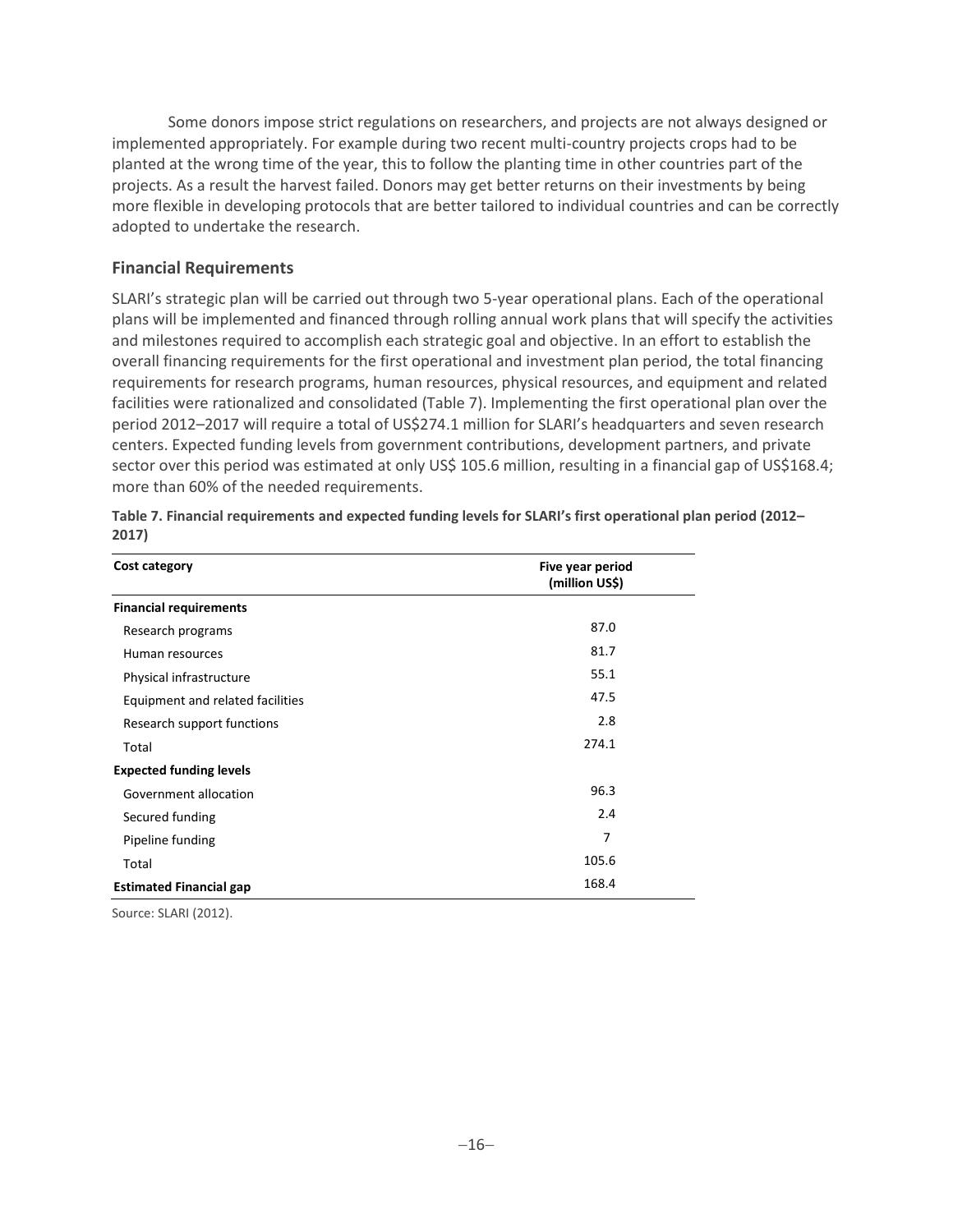# **RESEARCH INFRASTRUCTURE AND RESOURCES**

The quality of R&D infrastructure at SLARI is poor. Laboratories at RARC and NARC are poorly equipped, and are therefore not fully functional while the other research centers have no equipment at all (table 10). Also, the major equipment currently in RARC and NARC cannot be fully utilized, because researchers need to be trained in how to use it. Hence, WAAPP has sent 38 researchers to be trained in their disciplines, so they can use the equipment in the labs accurately when they return from training.

| Name of research center/station                | Name of laboratory                        | <b>Number of satellite</b><br>stations |
|------------------------------------------------|-------------------------------------------|----------------------------------------|
| Niala Agricultural Research Center             | <b>Tissue Culture</b>                     | 8                                      |
|                                                | Molecular Biology                         |                                        |
|                                                | Food & Nutrition Technology               |                                        |
| Rokupr Agricultural Research Center            | <b>Tissue Culture</b>                     |                                        |
|                                                | Molecular Biology                         |                                        |
|                                                | <b>Soils</b>                              |                                        |
|                                                | <b>Biotech</b>                            |                                        |
| Kenema Forestry and Tree Crops Research Center | 2 newly built labs but not yet equipped   | 3                                      |
| Teko Livestock Research Center                 | 2 newly built labs but not yet equipped   |                                        |
| Magbosi Land & Water Research Center           | No labs built or rehabilitated as of 2014 | None                                   |

#### <span id="page-20-2"></span>**Table 10. SLARI's physical research infrastructure**

Source: Compiled by authors from ASTI/IFPRI–CORAF/WECARD–SLARI survey data.

The infrastructure at the laboratories are not been repaired, especially when the laboratories have not yet been fully utilized. At RARC and NARC, electricity supply is rationed for seven hours during the workday, and for five hours during the evening in the researchers' residential areas. Internet and water facilities are available at NARC, but not at the other research centers. Adequate vehicles are not available in the centers, and one center has only two vehicles that are roadworthy. There are some desktop computers, but not for all researchers. There are only two information technology communications (ICT) specialists in computer hardware for SLARI headquarters and its seven research centers, and they are based in the headquarters in Freetown. Some important research areas that are ignored because of lack of equipment and adequate training to operate the equipment include biotechnology, tissue culture, molecular biology, and Irrigation systems.

### <span id="page-20-0"></span>**PERFORMANCE EVALUATION**

### <span id="page-20-1"></span>**Technologies Generated or Adapted**

<span id="page-20-3"></span>During 2004–2012 NARC developed various two cassava, two sweet potatoes, one groundnut and one cowpea varieties (table 11). RARC's new varieties were developed both in-house and externally. From 2004 to 2012, RARC developed two rice varieties in-house and seven varieties were externally developed. All varieties were rice interspecific hybrid and were released in 2012. None of the varieties developed at NARC or RARC were patented.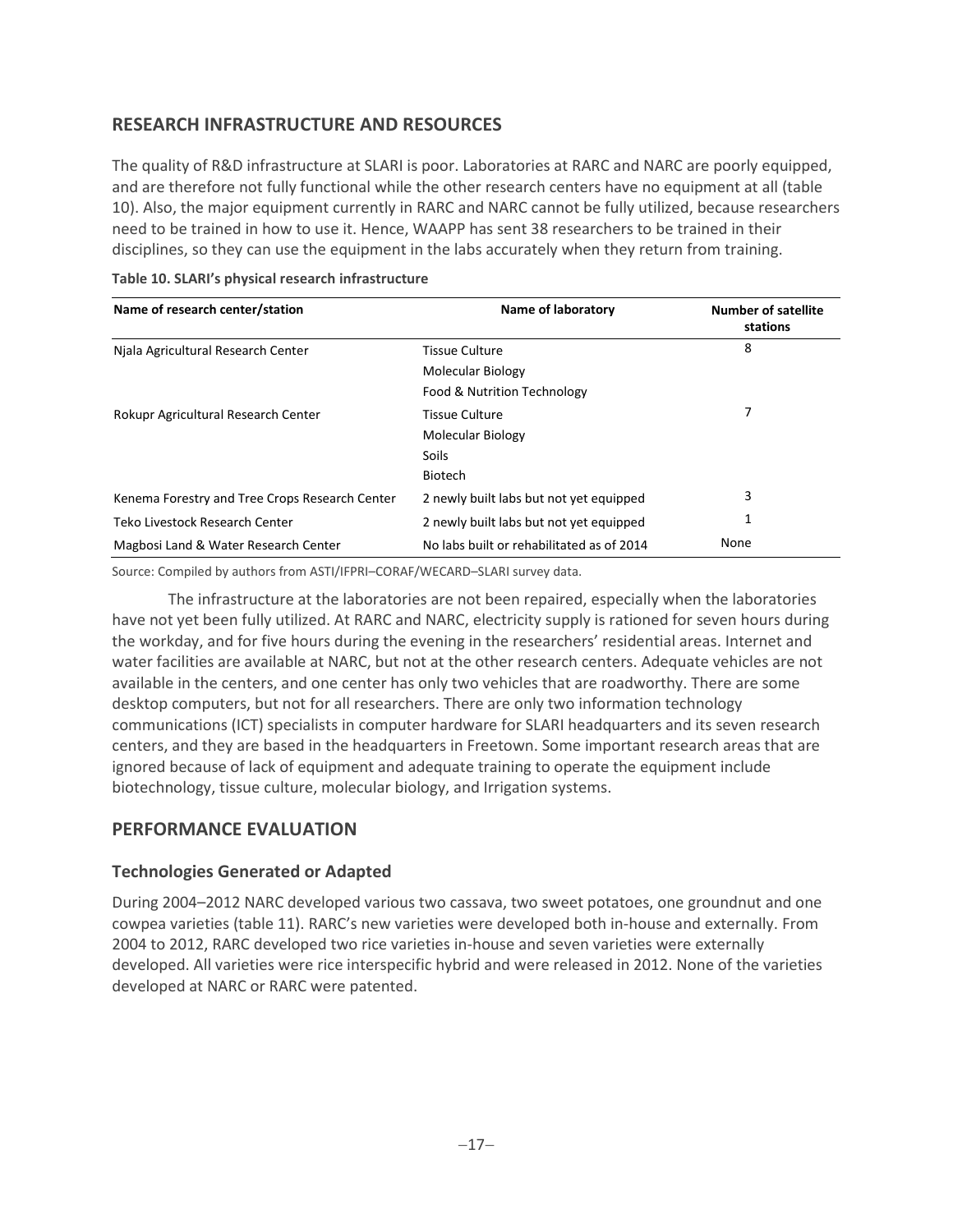| Crop Type          | Cassava                                                                                                      | Sweet potato                                      | Groundnut                                    | Cowpea                                                 |
|--------------------|--------------------------------------------------------------------------------------------------------------|---------------------------------------------------|----------------------------------------------|--------------------------------------------------------|
| Released varieties | SLICASS $1 -$ SLICASS 6                                                                                      | SLIPOT 1 - SLIPOT 4                               | SLINUT <sub>1</sub>                          | SLIPEA <sub>1</sub>                                    |
| <b>Good Traits</b> | High yielding with high dry<br>matter content. Good for<br>making gari and resistant to<br>pest and diseases | Sweet in taste<br>Resistant to pest &<br>diseases | Groundnut<br>variety is<br>robust in<br>size | Cowpea variety<br>with clean seed<br>that is palatable |
| Patented           | No                                                                                                           | No                                                | No                                           | No                                                     |

**Table11. Improved varieties developed in-house at NARC, 2004–2012**

Source: Compiled by authors from ASTI/IFPRI–CORAF/WECARD–SLARI survey data.

Note: SLICASS = Sierra Leone Institute Cassava; SLIPOT = Sierra Leone Institute Potato; SLINUT = Sierra Leone Institute Groundnut; SLIPEA = Sierra Leone Institute Cowpea.

| Crop Type          | Rice developed in-house                                   |                                            | Rice externally developed and tested in-house |                                                                                   |
|--------------------|-----------------------------------------------------------|--------------------------------------------|-----------------------------------------------|-----------------------------------------------------------------------------------|
| Released varieties | WAR 77-3-22 rice<br>intraspecific hybrid                  | WAR 73-1-M2-1 rice<br>intraspecific hybrid | NERICA 1,<br>NERICA 15,<br>NERICA 16          | WAB 450-1-B-P-32-HB<br>NERICA L 20<br>WAS 49-B-B-9-1-4-4<br>TOX 3817-42-3-1-2-3-2 |
| Good traits        | High yielding variety<br>Sweet in taste<br>Early maturing | Sweet in taste<br>High yielding            | Early maturing<br>Sweet                       | Early maturing<br>Sweet<br>High protein content<br>Resistant to iron toxity       |
| Patented           | No                                                        | No                                         | No                                            | No                                                                                |

<span id="page-21-2"></span>

|  |  | Table 12. Improved varieties developed in-house and externally at RARC, 2004-2012 |
|--|--|-----------------------------------------------------------------------------------|
|--|--|-----------------------------------------------------------------------------------|

Source: Compiled by authors from ASTI/IFPRI–CORAF/WECARD–SLARI survey data.

Note: L = lowland rice variety; NERICA = New Rice for Africa; TOX = variety tolerant to iron toxicity; WAB = WARDA Bouake; WAR = WARDA Rokupr; WAS = WARDA Senegal.

SLARI has not yet set up a special committee or seed board to oversee the release of new varieties. To release a new variety, the breeder applies through the release committee, which tests the variety's potentials and vets other standards that would qualify the release in question. The variety is then tested in the field for 2 consecutive years to see whether the potentials discovered by the breeder are the same as those of the Sierra Leone seed-certifying agency. If the board or release committee is satisfied with the variety after it has passed through the normal procedure, then its release will be permitted. The seed board is currently in its formative stage.

### <span id="page-21-0"></span>**Publications**

On average, every researcher at SLARI publishes at least one publication a year.

<span id="page-21-3"></span>

| Table 13. Number and types of publications by SLARI researchers, 2009-2012 |  |  |
|----------------------------------------------------------------------------|--|--|
|----------------------------------------------------------------------------|--|--|

| Year             | Number of<br>researchers at<br><b>NARC &amp; RARC that</b><br>published | Number of<br>national<br>publications | Number of<br>international<br>publications | <b>Types of publications</b> | <b>Comments</b>                                |
|------------------|-------------------------------------------------------------------------|---------------------------------------|--------------------------------------------|------------------------------|------------------------------------------------|
|                  | 4                                                                       | 12                                    | 6                                          | Journal articles             | In 2008 there were no                          |
|                  |                                                                         | 2                                     | 0                                          | <b>Books</b>                 | publications, because                          |
|                  | 5                                                                       | 9                                     |                                            | Scientific articles          | SLARI was then in its                          |
| $2009 -$<br>2012 | 4                                                                       |                                       | 2                                          | Papers and posters           | formative stage from<br>NARCC, and researchers |
| 2013             |                                                                         | 0                                     |                                            | Conference posters           | reapplied.                                     |

<span id="page-21-1"></span>Source: Compiled by authors from ASTI/IFPRI–CORAF/WECARD–SLARI survey data.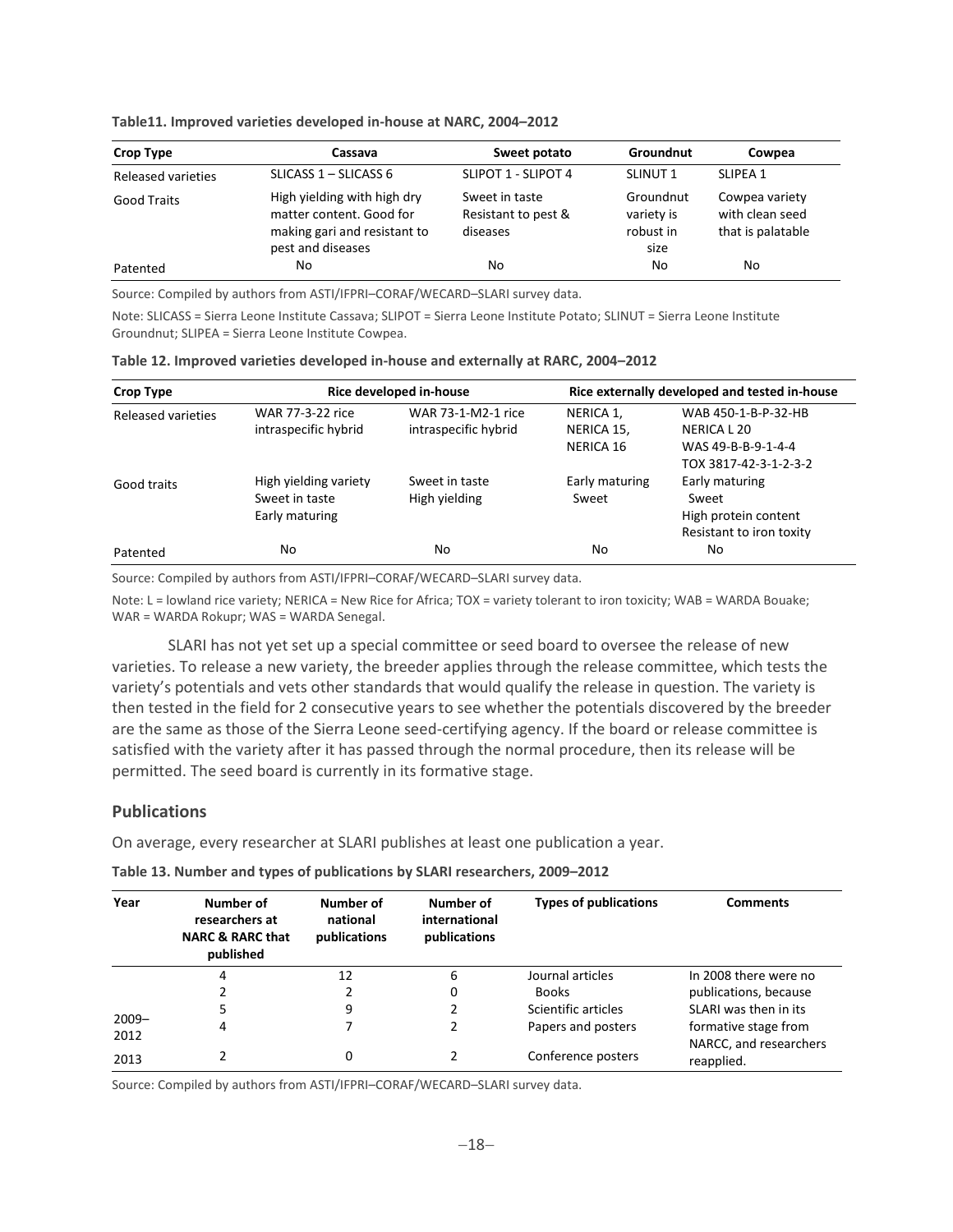# **CONCLUSION AND RECOMMENDATIONS**

The 10-year civil war virtually destroyed Sierra Leone's agricultural R&D human and financial resources, institutional status, and infrastructure, resulting in low output of research results. Although the war finally ended in 2002, it has taken a long time to fully re-establish Sierra Leone's agricultural R&D system, rehabilitate its research infrastructure, and rebuild staff capacity. The system faces several challenges that pose serious barriers to agricultural R&D in Sierra Leone:

- Low adoption of research technologies.
- Lack of appropriate policies, standards for food products, and marketing opportunities, and limited stakeholder involvement in the rice and cassava value chains, which are SLARI's mandate crops.
- Limited infrastructure, inadequate research capacity, limited access to current and relevant scientific literature, inadequate support services, and logistics issues.
- Inadequate development, validation, and release of new technologies to the value chain players.

Nevertheless, there had been marked improvement in human and financial resources, and WAAPP and other donor agencies like ASREP and IFAD have significantly contributed to building and refurbishing the infrastructure of new and old SLARI research centers. More researchers are being trained at master's and PhD degree levels inside and outside Sierra Leone, more female researchers are employed than 2–3 years ago, and staff is capacity being built through short- and long-term training. The salaries, personnel compensation, and other allowances of researchers and other senior staff have improved greatly compared with 3–4 years ago.

With the advent of WAAPP, project proposals are being funded on rice and cassava only. Other donors, such as IAEA, AGRA, Africa Rice, IFPRI, FAO, World Bank, and CORAF, have all contributed to building SLARI's human and financial resources and the institutional and infrastructural capacity of its agricultural R&D drive.

In a bid to increase the 6 percent growth rate in agricultural development output for developing West African countries, the Government of Sierra Leone must have policies to invest tirelessly in human, financial, and infrastructure resources necessary for conducting meaningful agricultural R&D, in combination with measures that:

- Spur productivity growth, focusing on subsectors with high demand within Sierra Leone.
- Joint investments in rice research, which is the country's staple food. Development at the regional level can provide even higher returns, given the potential for transferability across borders.
- Enhance linkages between agricultural and nonagricultural sectors (the private sector).
- Exploit opportunities for greater regional cooperation and harmonization. MAFFS has recently developed an agricultural sector policy that is linked to the policy of the Economic Community of West African States.
- Addressing the need for institutional reform is necessary to strengthen agricultural R&D operations, in terms of developing the human and financial resources in the agriculture industry to effectively deliver services to the farming community for increased production. In line with government policies, the Government of Sierra Leone should adopt the following strategies:
- Review the mandates of the research centers in line with current and foreseeable demands.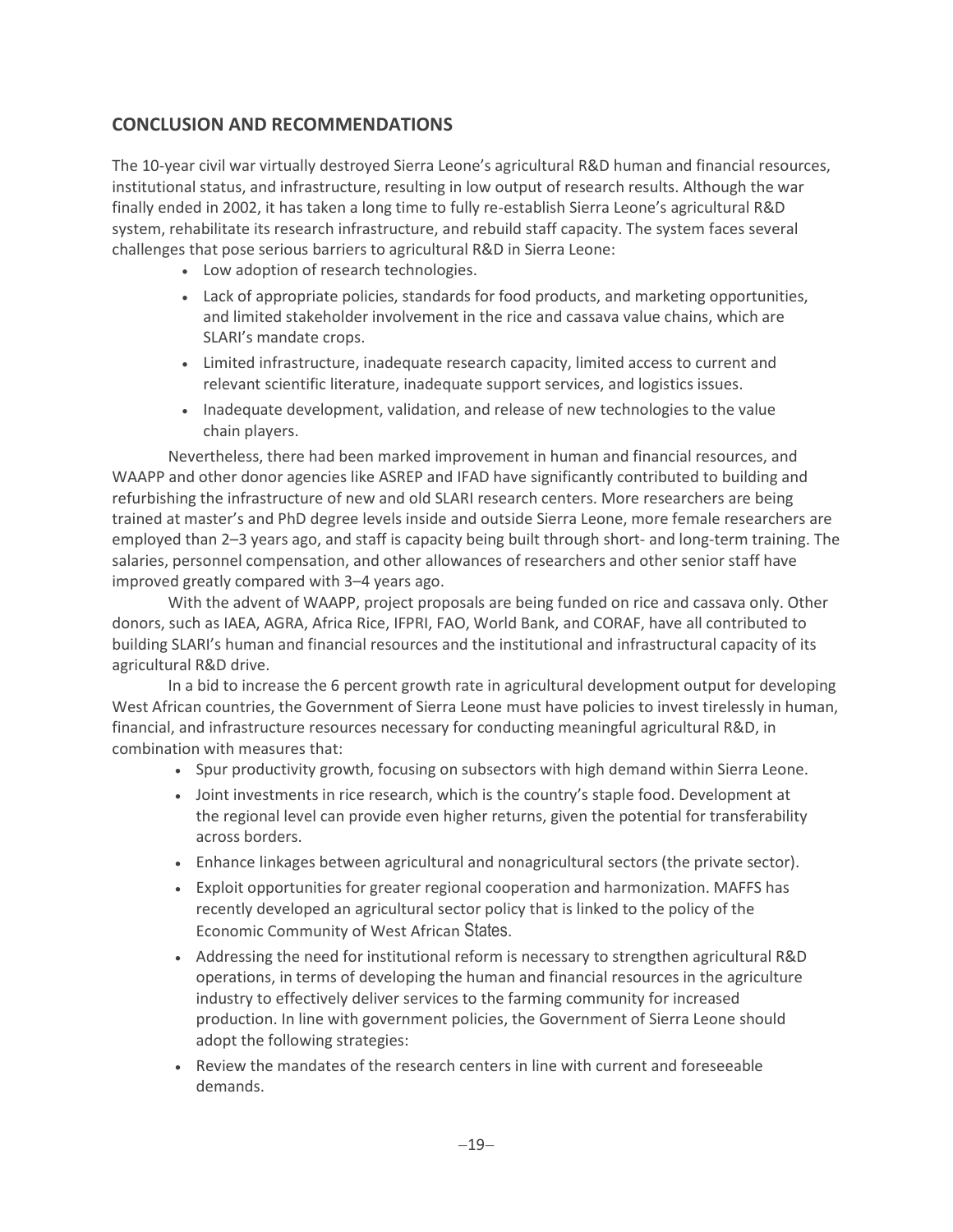- Review the existing manpower in the research centers.
- Strengthen the research-extension-farmer linkages for effective use of research results to increase production.
- Strengthen and restructure the Planning, Evaluation, Monitoring, and Statistics Division of SLARI to enable it to carry out its collection mandates.
- Potential policy measures needed to address these agricultural R&D challenges include:
- Developing appropriate policies to promote production, processing, and consumption of agricultural products in the bakery and confectionary industry and food diversification.
- Adopting participatory approaches to innovation platforms to technology adoption, and developing appropriate agricultural information, and ICT systems.
- Conducting studies on policy constraints to agR&D that have inhibited the growth of research in Sierra Leone, and on any opportunities that may form the basis for advocacy for policy reform.
- Analyzing the influence of constraints, such as the lack of protocols for release of new varieties and seed regulation, to gather sufficient data to address the current restrictions and challenges to R&D.
- Advocating for an increase in the Government funding, full payment of actual budgets submitted, and better alignment of donor funding to SLARI.
- Training in the use and development of improved databases and M&E systems in the NARI.
- Investing in the overall improvement of human, financial, institutional, and infrastructural resources of the NARI to strengthen agricultural R&D.

### <span id="page-23-0"></span>**REFERENCES**

- IFPRI–SLARI. 2013-2014. Agricultural Science and Technology Indicators Surveys. Unpublished surveys. Washington, D.C., and Freetown: International Food Policy Research Institute and Sierra Leone Agricultural Research Institute.
- Kilew, A. M. and V. O. Kirigua. 2012. Capacity Assessment Report. Freetown: Sierra Leone Agricultural Research Institute.
- SLARI (Sierra Leone Agricultural Research Institute), 2011a. Strategic Plan 2012–2021. Freetown.
- SLARI (Sierra Leone Agricultural Research Institute), 2011b. Operational Plan 2012–2021. Freetown.
- SLARI (Sierra Leone Agricultural Research Institute). 2011c. Sierra Leone Agricultural Research Institute Priority Settings Validation Report. Freetown.
- SLARI (Sierra Leone Agricultural Research Institute), 2012. Investment Plan 2012–2016. Freetown.